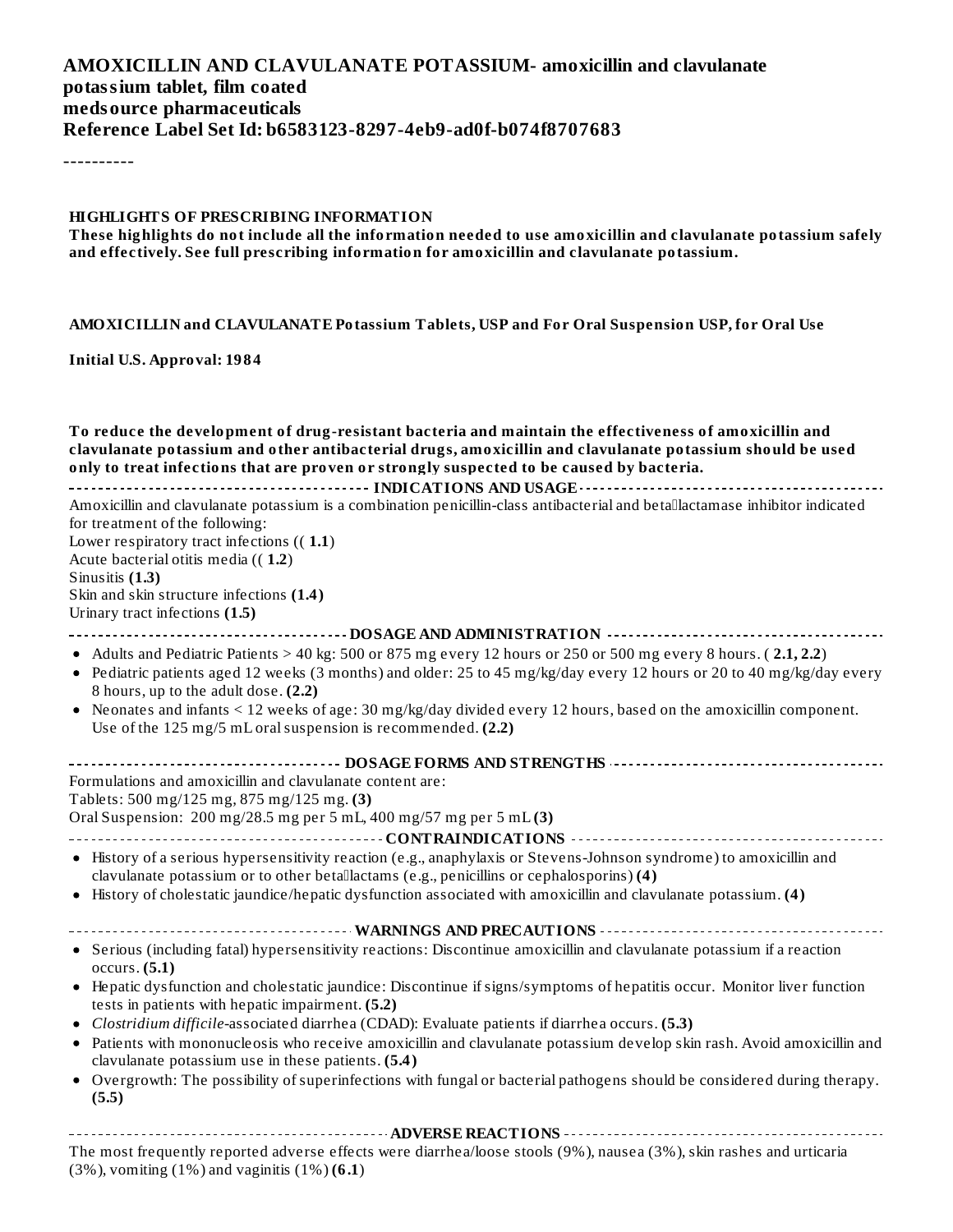#### **To report SUSPECTED ADVERSE REACTIONS, contact Sandoz Inc., at 1-800-525-8747 or FDA at 1-800-FDA-1088 or www.fda.gov/medwatch.**

- **DRUG INTERACTIONS**
- Colladministration with probenecid is not recommended. (7.1)
- Concomitant use of amoxicillin and clavulanate potassium and oral anticoagulants may increase the prolongation of prothrombin time. **(7.2**)
- Coadministration with allopurinol increases the risk of rash. **(7.3)**
- Amoxicillin and clavulanate potassium may reduce efficacy of oral contraceptives. **(7.4)**
- **USE IN SPECIFIC POPULATIONS**
- Pediatric Use: Modify dose in patients 12 weeks or younger. **(8.4)**
- Renal impairment; Dosage adjustment is recommended for severe renal impairment (GFR< 30mL/min). ( **2.3**, **8.6**)

#### **See 17 for PATIENT COUNSELING INFORMATION.**

**Revised: 2/2015**

# **FULL PRESCRIBING INFORMATION: CONTENTS\***

#### **1 INDICATIONS AND USAGE**

- 1.1 Lower Respiratory Tract Infections
- 1.2 Acute Bacterial Otitis Media
- 1.3 Sinusitis
- 1.4 Skin and Skin Structure Infections
- 1.5 Urinary Tract Infections
- 1.6 Limitations of Use

#### **2 DOSAGE AND ADMINISTRATION**

- 2.1 Adults
- 2.2 Pediatric Patients
- 2.3 Patients with Renal Impairment
- 2.4 Directions for Mixing Oral Suspension

#### **3 DOSAGE FORMS AND STRENGTHS**

#### **4 CONTRAINDICATIONS**

- 4.1 Serious Hypersensitivity Reactions
- 4.2 Cholestatic Jaundice/Hepatic Dysfunction

#### **5 WARNINGS AND PRECAUTIONS**

- 5.1 Hypersensitivity Reactions
- 5.2 Hepatic Dysfunction
- 5.3 *Clostridium difficile* Associated Diarrhea (CDAD)
- 5.4 Skin Rash in Patients with Mononucleosis
- 5.5 Potential for Microbial Overgrowth
- 5.7 Development of Drug-Resistant Bacteria

#### **6 ADVERSE REACTIONS**

- 6.1 Clinical Trial Experience
- 6.2 Postmarketing Experience

#### **7 DRUG INTERACTIONS**

- 7.1 Probenecid
- 7.2 Oral Anticoagulants
- 7.3 Allopurinol
- 7.4 Oral Contraceptives
- 7.5 Effects on Laboratory Tests
- **8 USE IN SPECIFIC POPULATIONS**
	- 8.1 Pregnancy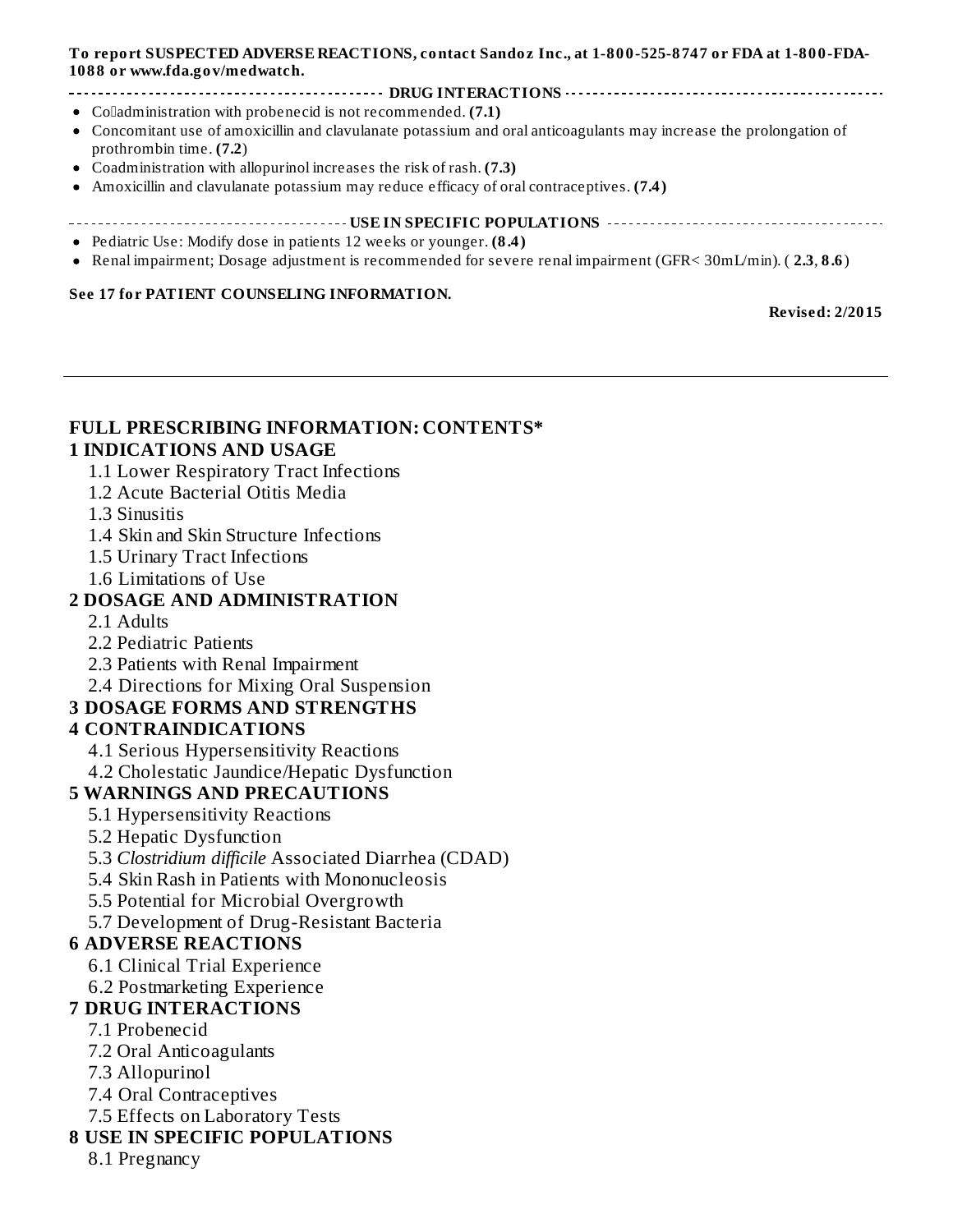- 8.2 Labor and Delivery
- 8.3 Nursing Mothers
- 8.4 Pediatric Use
- 8.5 Geriatric Use
- 8.6 Dosing in Renal Impairment

# **10 OVERDOSAGE**

#### **11 DESCRIPTION**

#### **12 CLINICAL PHARMACOLOGY**

- 12.1 Mechanism of Action
- 12.3 Pharmacokinetics
- 12.4 Microbiology

## **13 NONCLINICAL TOXICOLOGY**

13.1 Carcinogenesis, Mutagenesis, Impairment of Fertility

#### **14 CLINICAL STUDIES**

14.1 Lower Respiratory Tract and Complicated Urinary Tract Infections

14.2 Acute Bacterial Otitis Media and Diarrhea in Pediatric Patients

#### **15 REFERENCES**

## **16 HOW SUPPLIED/STORAGE AND HANDLING**

#### **17 PATIENT COUNSELING INFORMATION**

17.1 Information for Patients

\* Sections or subsections omitted from the full prescribing information are not listed.

## **FULL PRESCRIBING INFORMATION**

## **1 INDICATIONS AND USAGE**

To reduce the development of drugllresistant bacteria and maintain the effectiveness of amoxicillin and clavulanate potassium and other antibacterial drugs, amoxicillin and clavulanate potassium should be used only to treat infections that are proven or strongly suspected to be caused by susceptible bacteria. When culture and susceptibility information are available, they should be considered in selecting or modifying antibacterial therapy. In the absence of such data, local epidemiology and susceptibility patterns may contribute to the empiric selection of therapy.

Amoxicillin and clavulanate potassium is a combination penicillin-class antibacterial and beta-lactamase inhibitor indicated in the treatment of infections due to susceptible isolates of the designated bacteria in the conditions listed below\*:

## **1.1 Lower Respiratory Tract Infections**

caused by betallactamase–producing isolates of *Haemophilus influenzaeand Moraxella catarrhalis*.

## **1.2 Acute Bacterial Otitis Media**

caused by betallactamase–producing isolates of *H. influenzaeand M. catarrhalis.* 

## **1.3 Sinusitis**

caused by betallactamase–producing isolates of *H. influenzaeand M. catarrhalis.* 

## **1.4 Skin and Skin Structure Infections**

caused by betalactamase–producing isolates of *Staphylococcus aureus, Escherichia coli,* and *Klebsiella*species *.*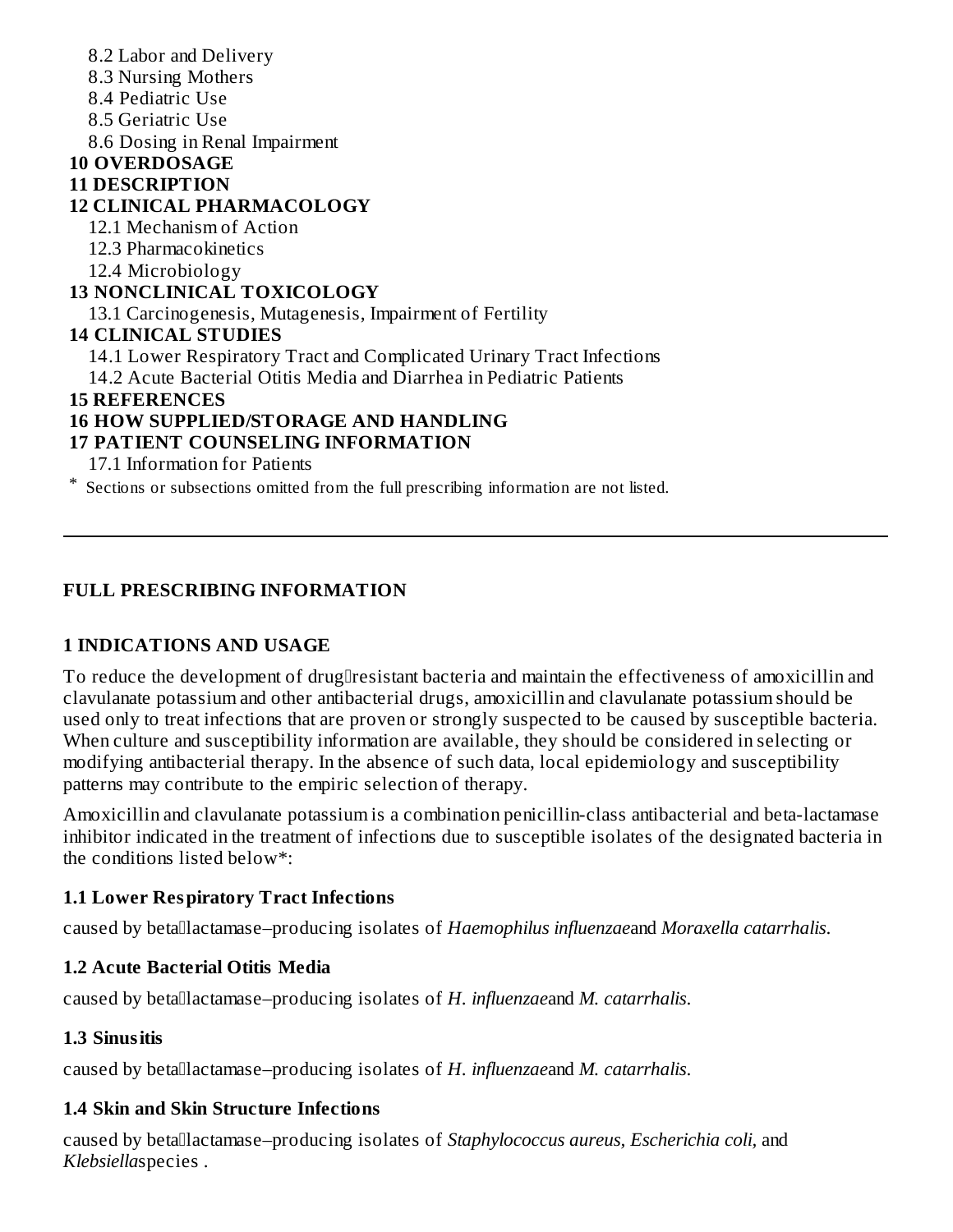#### **1.5 Urinary Tract Infections**

caused by betallactamase–producing isolates of *E. coli, Klebsiella* species, and *Enterobacterspecies*.

#### **1.6 Limitations of Us e**

When susceptibility test results show susceptibility to amoxicillin, indicating no beta-lactamase production, amoxicillin and clavulanate potassium should not be used.

#### **2 DOSAGE AND ADMINISTRATION**

Amoxicillin and clavulanate potassium may be taken without regard to meals; however, absorption of clavulanate potassium is enhanced when amoxicillin and clavulanate potassium is administered at the start of a meal. To minimize the potential for gastrointestinal intolerance, amoxicillin and clavulanate potassium should be taken at the start of a meal.

#### **2.1 Adults**

The usual adult dose is one amoxicillin and clavulanate potassium tablet, 500 mg/125 mg every 12 hours or one amoxicillin and clavulanate potassium tablet, 250 mg/125 mg every 8 hours. For more severe infections and infections of the respiratory tract, the dose should be one amoxicillin and clavulanate potassium tablet, 875 mg/125 mg every 12 hours or one amoxicillin and clavulanate potassium tablet, 500 mg/125 mg every 8 hours. Adults who have difficulty swallowing may be given the 125 mg/5 mL or 250 mg/5 mL suspension in place of the 500 mg/125 mg tablet. The 200 mg/5 mL suspension or the 400 mg/5 mL suspension may be used in place of the 875 mg/125 mg tablet.

Two 250 mg/125 mg tablets of amoxicillin and clavulanate potassium should *not* be substituted for one 500 mg/125 mg tablet of amoxicillin and clavulanate potassium. Since both the 250 mg/125 mg and 500 mg/125 mg tablets of amoxicillin and clavulanate potassium contain the same amount of clavulanic acid (125 mg, as the potassium salt), two 250 mg/125 mg tablets are not equivalent to one 500 mg/125 mg tablet of amoxicillin and clavulanate potassium.

The 250 mg/125 mg tablet of amoxicillin and clavulanate potassium and the 250 mg/62.5 mg chewable tablet should *not* be substituted for each other, as they are not interchangeable. The 250 mg/125 mg tablet of amoxicillin and clavulanate potassium and the 250 mg/62.5 mg chewable tablet do not contain the same amount of clavulanic acid (as the potassium salt). The 250 mg/125 mg tablet of amoxicillin and clavulanate potassium contains 125 mg of clavulanic acid, whereas the 250 mg/62.5 mg chewable tablet contains 62.5 mg of clavulanic acid.

#### **2.2 Pediatric Patients**

Based on the amoxicillin component, amoxicillin and clavulanate potassium should be dosed as follows:

#### *Neonates and Infants Aged < 12 weeks (< 3 months)*

The recommended dose of amoxicillin and clavulanate potassium is 30 mg/kg/day divided every 12 hours, based on the amoxicillin component. Experience with the 200 mg/28.5 mg/5 mL formulation in this age group is limited, and thus, use of the 125 mg/31.25 mg/5 mL oral suspension is recommended.

#### *Patients Aged 12 weeks (3 months) and Older*

See dosing regimens provided in **Table 1**. The every 12 hour regimen is recommended as it is associated with significantly less diarrhea [see **Clinical Studies ( 14.2)** ].

#### **Table 1: Dosing in Patients Aged 12 weeks (3 months) and Older**

| <b>INFECTION</b> | <b>DOSING REGIMEN</b>                            |                                                       |
|------------------|--------------------------------------------------|-------------------------------------------------------|
|                  | Every 12 hours                                   | Every 8 hours                                         |
|                  | $200 \text{ mg}/28.5 \text{ mg}/5 \text{ mL}$ or | $125 \text{ mg}/31.25 \text{ mg}/5 \text{ mL}$ or 250 |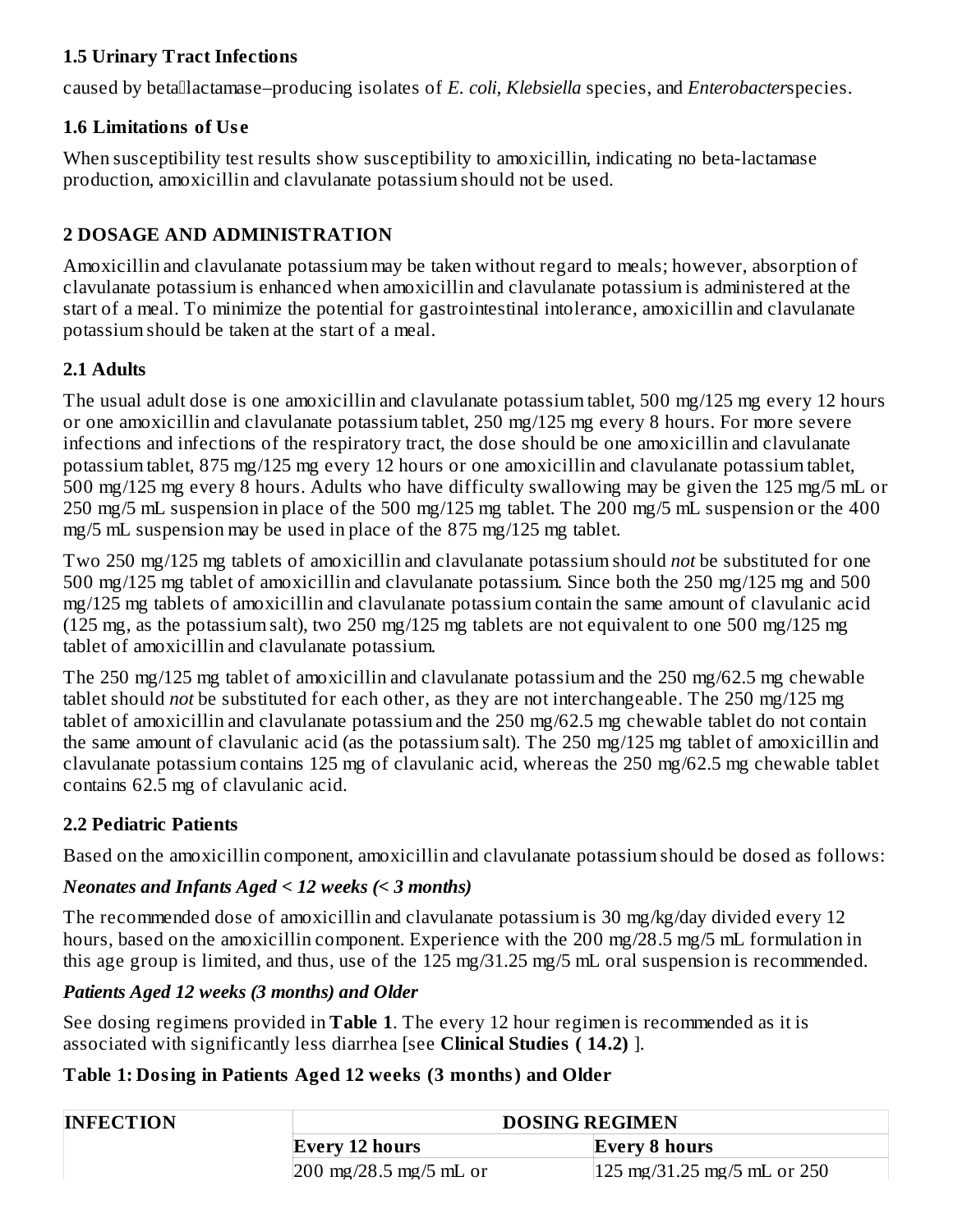|                                                                                                             | $ 400 \text{ mg}}/57 \text{ mg}}/5 \text{ mL}$ oral suspension $ \text{mg}}/62.5 \text{ mg}}/5 \text{ mL}$ oral suspension $*$ |                                       |
|-------------------------------------------------------------------------------------------------------------|--------------------------------------------------------------------------------------------------------------------------------|---------------------------------------|
| Otitis media $\dagger$ , sinusitis,<br>lower respiratory tract<br>infections, and more severe<br>infections | 45 mg/kg/day every 12 hours                                                                                                    | $ 40 \text{ mg/kg/day}$ every 8 hours |
| Less severe infections                                                                                      | 25 mg/kg/day every 12 hours                                                                                                    | 20 mg/kg/day every 8 hours            |

\* Each strength of suspension of amoxicillin and clavulanate potassium is available as a chewable tablet for use by older children.

† Duration of therapy studied and recommended for acute otitis media is 10 days.

#### *Patients Weighing 40 kg or More*

Pediatric patients weighing 40 kg or more should be dosed according to adult recommendations.

The 250 mg/125 mg tablet of amoxicillin and clavulanate potassium should *not* be used until the child weighs at least 40 kg, due to the different amoxicillin to clavulanic acid ratios in the 250 mg/125 mg tablet of amoxicillin and clavulanate potassium (250/125) versus the 250 mg/62.5 mg chewable tablet of amoxicillin and clavulanate potassium (250/62.5).

#### **2.3 Patients with Renal Impairment**

Patients with impaired renal function do not generally require a reduction in dose unless the impairment is severe. Renal impairment patients with a glomerular filtration rate of < 30 mL/min should not receive the 875 mg/125 mg dose. Patients with a glomerular filtration rate of 10 to 30 mL/min should receive 500 mg/125 mg or 250 mg/125 mg every 12 hours, depending on the severity of the infection. Patients with a glomerular filtration rate less than 10 mL/min should receive 500 mg/125 mg or 250 mg/125 mg every 24 hours, depending on severity of the infection.

Hemodialysis patients should receive 500 mg/125 mg or 250 mg/125 mg every 24 hours, depending on severity of the infection. They should receive an additional dose both during and at the end of dialysis.

## **2.4 Directions for Mixing Oral Suspension**

Prepare a suspension at time of dispensing as follows: Tap bottle until all the powder flows freely. Add approximately 2/3 of the total amount of water for reconstitution (see **Table 2** below) and shake vigorously to suspend powder. Add remainder of the water and again shake vigorously.

| Strength                                        | <b>Bottle Size</b> |                       | Amount of Water for Contents of Each Teaspoonful (5 |
|-------------------------------------------------|--------------------|-----------------------|-----------------------------------------------------|
|                                                 |                    | <b>Reconstitution</b> | mL                                                  |
|                                                 | $50$ mL            | $47$ mL               | 200 mg amoxicillin and 28.5 mg of                   |
| $[200 \text{ mg}/28.5 \text{ mg}/5 \text{ mL}]$ | 75 mL              | $70$ mL               | clavulanic acid as the potassium salt               |
|                                                 | $100$ mL           | $93 \text{ mL}$       |                                                     |
|                                                 | $50$ mL            | $ 45 \text{ mL} $     | $ 400 \text{ mg}$ amoxicillin and 57 mg of          |
| $400 \text{ mg}/57 \text{ mg}/5 \text{ mL}$     | 75 mL              | $67$ mL               | clavulanic acid as the potassium salt               |
|                                                 | $100$ mL           | $89$ mL               |                                                     |

#### **Table 2: Amount of Water for Mixing Oral Suspension**

**Note:** Shake oral suspension well before using. Reconstituted suspension must be stored under refrigeration and discarded after 10 days.

# **3 DOSAGE FORMS AND STRENGTHS**

**Tablets**: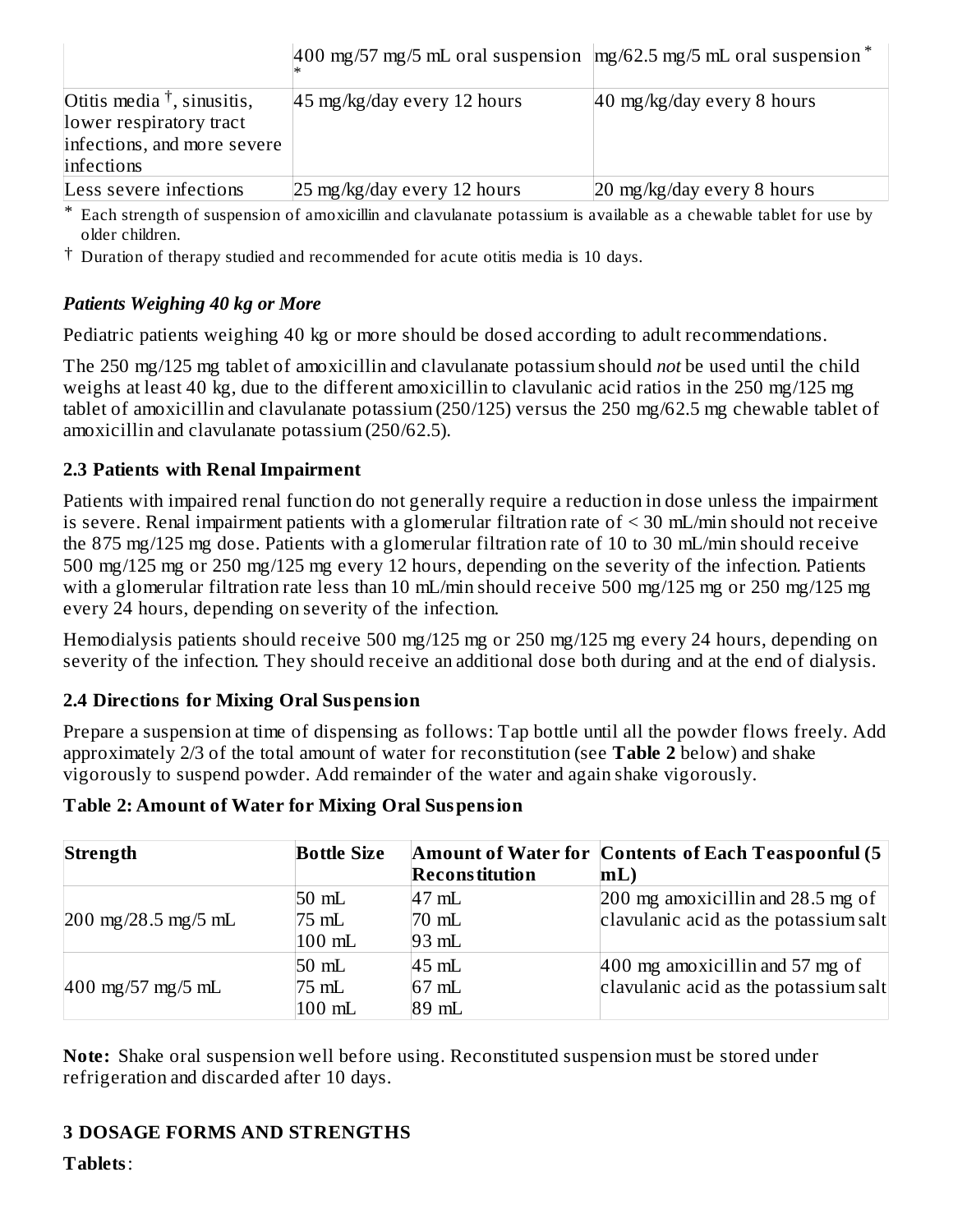- **500 mg/125 mg Tablets**: Each white to off-white oblong film-coated tablet with beveled edges, debossed with 500/125 on one side and AMC on the other side, contains 500 mg amoxicillin and 125 mg clavulanic acid as the potassium salt.
- **875 mg/125 mg Tablets**: Each white to off-white oblong film-coated tablet with beveled edges, scored and debossed with 875/125 on one side and AMC on the other side, contains 875 mg amoxicillin and 125 mg clavulanic acid as the potassium salt.

#### **Oral Suspension:**

- **200 mg/28.5 mg per 5 mL**: Caramel-orange-raspberry-flavored powder for oral suspension (each 5 mL of reconstituted suspension contains 200 mg amoxicillin and 28.5 mg of clavulanic acid as the potassium salt).
- **400 mg/57 mg per 5 mL**: Caramel-orange-raspberry-flavored powder for oral suspension (each 5 mL of reconstituted suspension contains 400 mg amoxicillin and 57 mg of clavulanic acid as the potassium salt).

The 250 mg /125 mg tablet of amoxicillin and clavulanate potassium and the 250 mg/62.5 mg chewable tablet should NOT be substituted for each other, as they are not interchangeable and the 250 mg/125 mg tablet should not be used in children weighing less than 40 kg. The 250 mg/125 mg tablet of amoxicillin and clavulanate potassium and the 250 mg/62.5 mg chewable tablet do not contain the same amount of clavulanic acid. The 250 mg/125 mg tablet of amoxicillin and clavulanate potassium contains 125 mg of clavulanic acid whereas the 250 mg/62.5 mg chewable tablet contains 62.5 mg of clavulanic acid.

Two 250 mg/125 mg tablets of amoxicillin and clavulanate potassium should NOT be substituted for one 500 mg/125 mg tablet of amoxicillin and clavulanate potassium. Since both the 250 mg/125 mg and 500 mg/125 mg tablets of amoxicillin and clavulanate potassium contain the same amount of clavulanic acid (125 mg, as the potassium salt), two 250 mg/125 mg tablets of amoxicillin and clavulanate potassium are not equivalent to one 500 mg/125 mg tablet of amoxicillin and clavulanate potassium.

## **4 CONTRAINDICATIONS**

#### **4.1 Serious Hypers ensitivity Reactions**

Amoxicillin and clavulanate potassium is contraindicated in patients with a history of serious hypersensitivity reactions (e.g., anaphylaxis or Stevens-Johnson syndrome) to amoxicillin, clavulanate or to other beta-lactam antibacterial drugs (e.g., penicillins and cephalosporins).

## **4.2 Cholestatic Jaundice/Hepatic Dysfunction**

Amoxicillin and clavulanate potassium is contraindicated in patients with a previous history of cholestatic jaundice/hepatic dysfunction associated with amoxicillin and clavulanate potassium.

## **5 WARNINGS AND PRECAUTIONS**

## **5.1 Hypers ensitivity Reactions**

Serious and occasionally fatal hypersensitivity (anaphylactic) reactions have been reported in patients receiving beta-lactam antibacterials, including amoxicillin and clavulanate potassium. These reactions are more likely to occur in individuals with a history of penicillin hypersensitivity and/or a history of sensitivity to multiple allergens. Before initiating therapy with amoxicillin and clavulanate potassium, careful inquiry should be made regarding previous hypersensitivity reactions to penicillins, cephalosporins, or other allergens. If an allergic reaction occurs, amoxicillin and clavulanate potassium should be discontinued and appropriate therapy instituted.

## **5.2 Hepatic Dysfunction**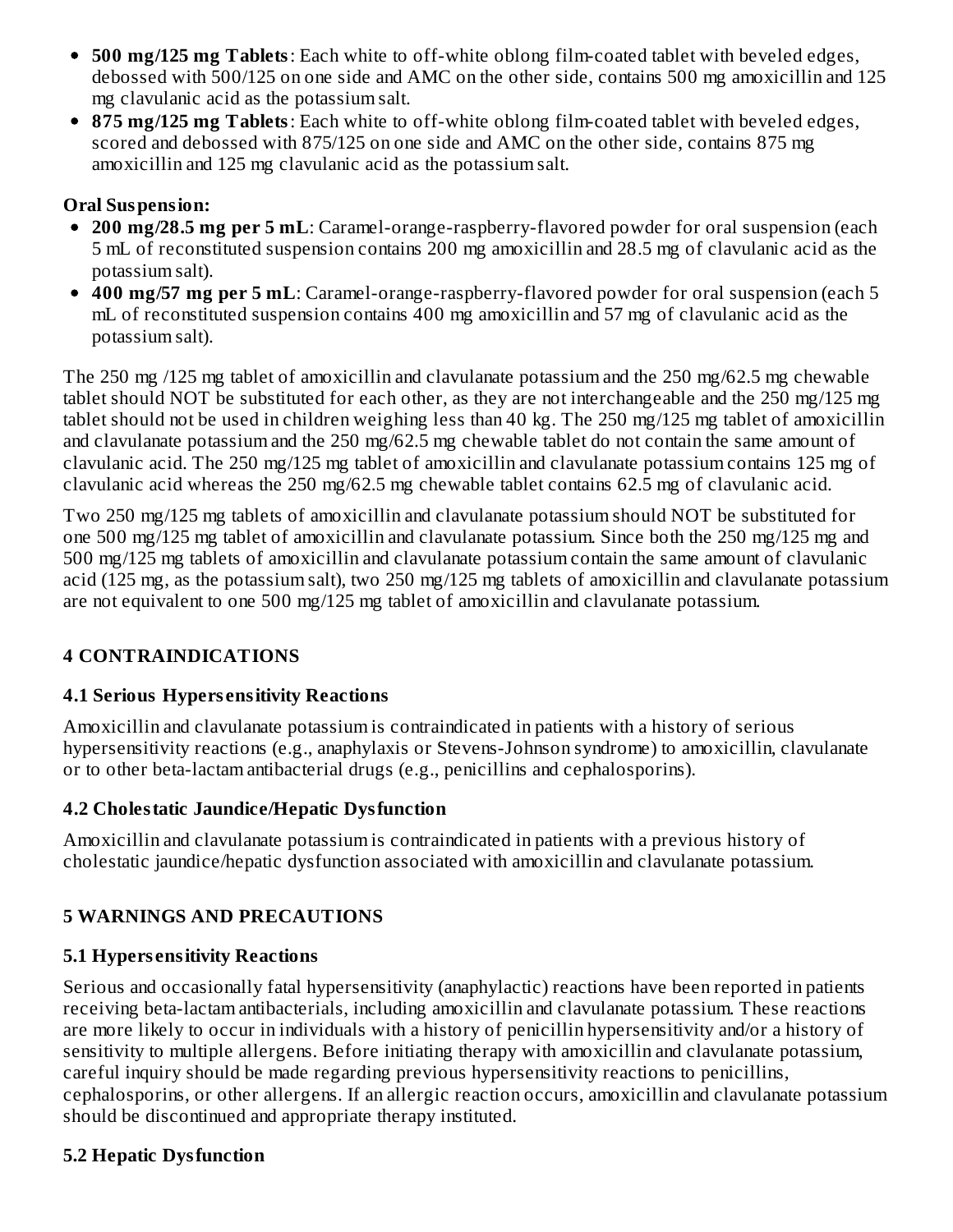Hepatic dysfunction, including hepatitis and cholestatic jaundice has been associated with the use of amoxicillin and clavulanate potassium. Hepatic toxicity is usually reversible; however, deaths have been reported. Hepatic function should be monitored at regular intervals in patients with hepatic impairment.

#### **5.3** *Clostridium difficile* **Associated Diarrhea (CDAD)**

*Clostridium difficile* associated diarrhea (CDAD) has been reported with use of nearly all antibacterial agents, including amoxicillin and clavulanate potassium, and may range in severity from mild diarrhea to fatal colitis. Treatment with antibacterial agents alters the normal flora of the colon leading to overgrowth of *C. difficile*.

*C. difficile* produces toxins A and B which contribute to the development of CDAD. Hypertoxinproducing strains of *C. difficile* cause increased morbidity and mortality, as these infections can be refractory to antimicrobial therapy and may require colectomy. CDAD must be considered in all patients who present with diarrhea following antibacterial use. Careful medical history is necessary since CDAD has been reported to occur over 2 months after the administration of antibacterial agents.

If CDAD is suspected or confirmed, ongoing antibacterial use not directed against *C. difficile* may need to be discontinued. Appropriate fluid and electrolyte management, protein supplementation, antibacterial treatment of *C. difficile*, and surgical evaluation should be instituted as clinically indicated.

#### **5.4 Skin Rash in Patients with Mononucleosis**

A high percentage of patients with mononucleosis who receive amoxicillin develop an erythematous skin rash. Thus, amoxicillin and clavulanate potassium should not be administered to patients with mononucleosis.

#### **5.5 Potential for Microbial Overgrowth**

The possibility of superinfections with fungal or bacterial pathogens should be considered during therapy. If superinfection occurs, amoxicillin and clavulanate potassium should be discontinued and appropriate therapy instituted.

#### **5.7 Development of Drug-Resistant Bacteria**

Prescribing amoxicillin and clavulanate potassium in the absence of a proven or strongly suspected bacterial infection is unlikely to provide benefit to the patient, and increases the risk of the development of drugllresistant bacteria.

## **6 ADVERSE REACTIONS**

The following are discussed in more detail in other sections of the labeling:

- Anaphylactic reactions [see **Warnings and Precautions** ( **5.1**)]
- Hepatic Dysfunction [see **Warnings and Precautions (5.2)**]
- CDAD [see **Warnings and Precautions (5.3)**]

## **6.1 Clinical Trial Experience**

Because clinical trials are conducted under widely varying conditions, adverse reaction rates observed in the clinical trials of a drug cannot be directly compared to rates in the clinical trials of another drug and may not reflect the rates observed in practice.

The most frequently reported adverse reactions were diarrhea/loose stools (9%), nausea (3%), skin rashes and urticaria (3%), vomiting (1%) and vaginitis (1%). Less than 3% of patients discontinued therapy because of drug-related adverse reactions. The overall incidence of adverse reactions, and in particular diarrhea, increased with the higher recommended dose. Other less frequently reported adverse reactions (< 1%) include: Abdominal discomfort, flatulence, and headache.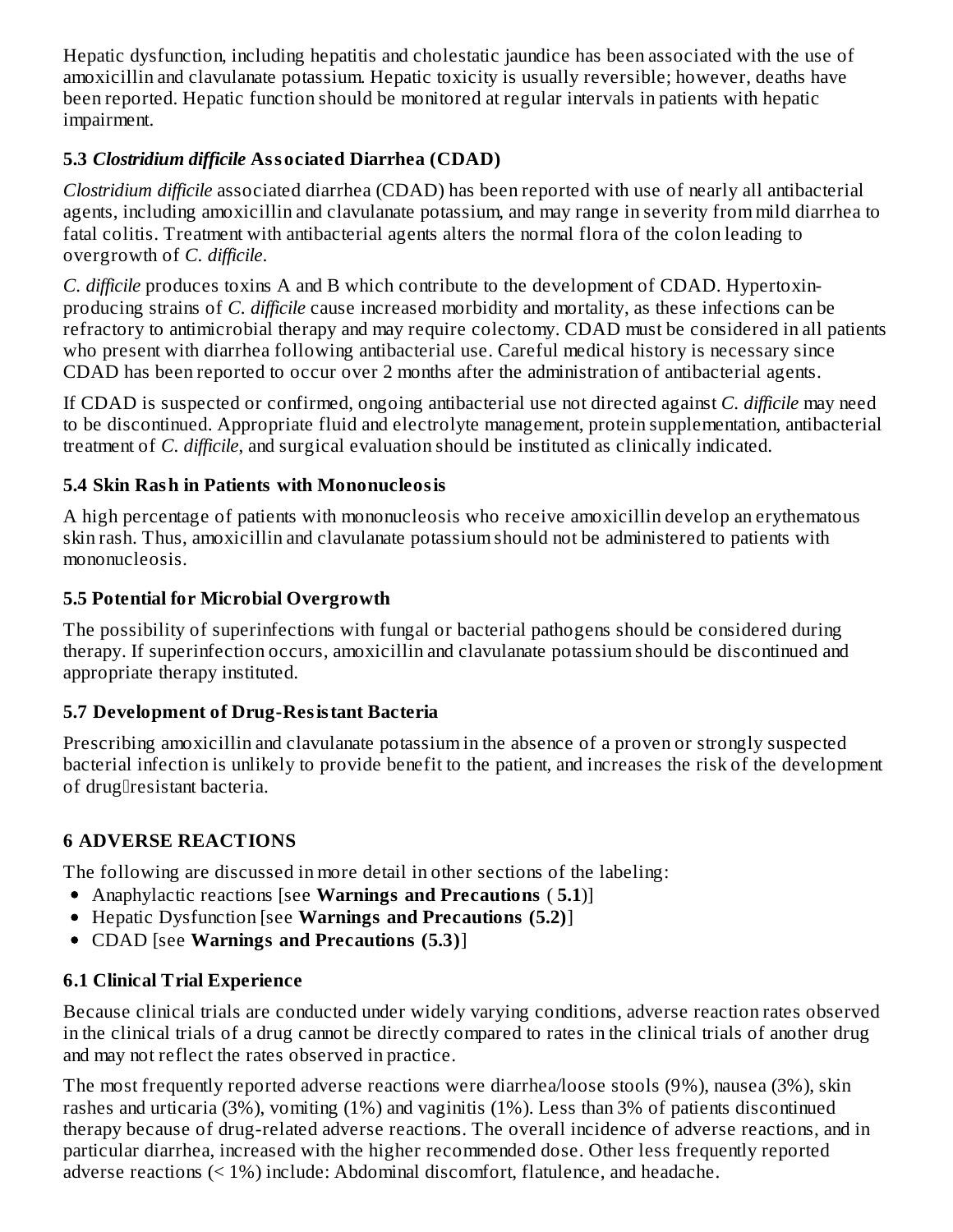In pediatric patients (aged 2 months to 12 years), 1 US/Canadian clinical trial was conducted which compared 45/6.4 mg/kg/day (divided every 12 hours) of amoxicillin and clavulanate potassium for 10 days versus 40/10 mg/kg/day (divided every 8 hours) of amoxicillin and clavulanate potassium for 10 days in the treatment of acute otitis media. A total of 575 patients were enrolled, and only the suspension formulations were used in this trial. Overall, the adverse reactions seen were comparable to that noted above; however, there were differences in the rates of diarrhea, skin rashes/urticaria, and diaper area rashes [see **Clinical Studies (14.2)**].

#### **6.2 Postmarketing Experience**

In addition to adverse reactions reported from clinical trials, the following have been identified during postmarketing use of amoxicillin and clavulanate potassium. Because they are reported voluntarily from a population of unknown size, estimates of frequency cannot be made. These events have been chosen for inclusion due to a combination of their seriousness, frequency of reporting, or potential causal connection to amoxicillin and clavulanate potassium.

*Gastrointestinal***:** Indigestion, gastritis, stomatitis, glossitis, black "hairy" tongue, mucocutaneous candidiasis, enterocolitis, and hemorrhagic/pseudomembranous colitis. Onset of pseudomembranous colitis symptoms may occur during or after antibiotic treatment [see **Warnings and Precautions (5.3)**].

**Hypers ensitivity Reactions:** Pruritus, angioedema, serum sickness–like reactions (urticaria or skin rash accompanied by arthritis, arthralgia, myalgia, and frequently fever), erythema multiforme, Stevens-Johnson syndrome, acute generalized exanthematous pustulosis, hypersensitivity vasculitis, and cases of exfoliative dermatitis (including toxic epidermal necrolysis) have been reported [see **Warnings and Precautions (5.1)**].

**Liver:** Hepatic dysfunction, including hepatitis and cholestatic jaundice, increases in serum transaminases (AST and/or ALT), serum bilirubin, and/or alkaline phosphatase, has been reported with amoxicillin and clavulanate potassium. It has been reported more commonly in the elderly, in males, or in patients on prolonged treatment. The histologic findings on liver biopsy have consisted of predominantly cholestatic, hepatocellular, or mixed cholestatic-hepatocellular changes. The onset of signs/symptoms of hepatic dysfunction may occur during or several weeks after therapy has been discontinued. The hepatic dysfunction, which may be severe, is usually reversible. Deaths have been reported [see **Contraindications**( **4.2**), **Warnings and Precautions (5.2)**].

**Renal:** Interstitial nephritis, hematuria, and crystalluria have been reported [see **Overdosage (10)**].

**Hemic and Lymphatic Systems:** Anemia, including hemolytic anemia, thrombocytopenia, thrombocytopenic purpura, eosinophilia, leukopenia, and agranulocytosis have been reported. These reactions are usually reversible on discontinuation of therapy and are believed to be hypersensitivity phenomena. Thrombocytosis was noted in less than 1% of the patients treated with amoxicillin and clavulanate potassium. There have been reports of increased prothrombin time in patients receiving amoxicillin and clavulanate potassium and anticoagulant therapy concomitantly [see **Drug Interactions (7.2)**].

**Central Nervous System:** Agitation, anxiety, behavioral changes, confusion, convulsions, dizziness, insomnia, and reversible hyperactivity have been reported.

**Mis cellaneous:** Tooth discoloration (brown, yellow, or gray staining) has been reported. Most reports occurred in pediatric patients. Discoloration was reduced or eliminated with brushing or dental cleaning in most cases.

## **7 DRUG INTERACTIONS**

## **7.1 Probenecid**

Probenecid decreases the renal tubular secretion of amoxicillin but does not delay renal excretion of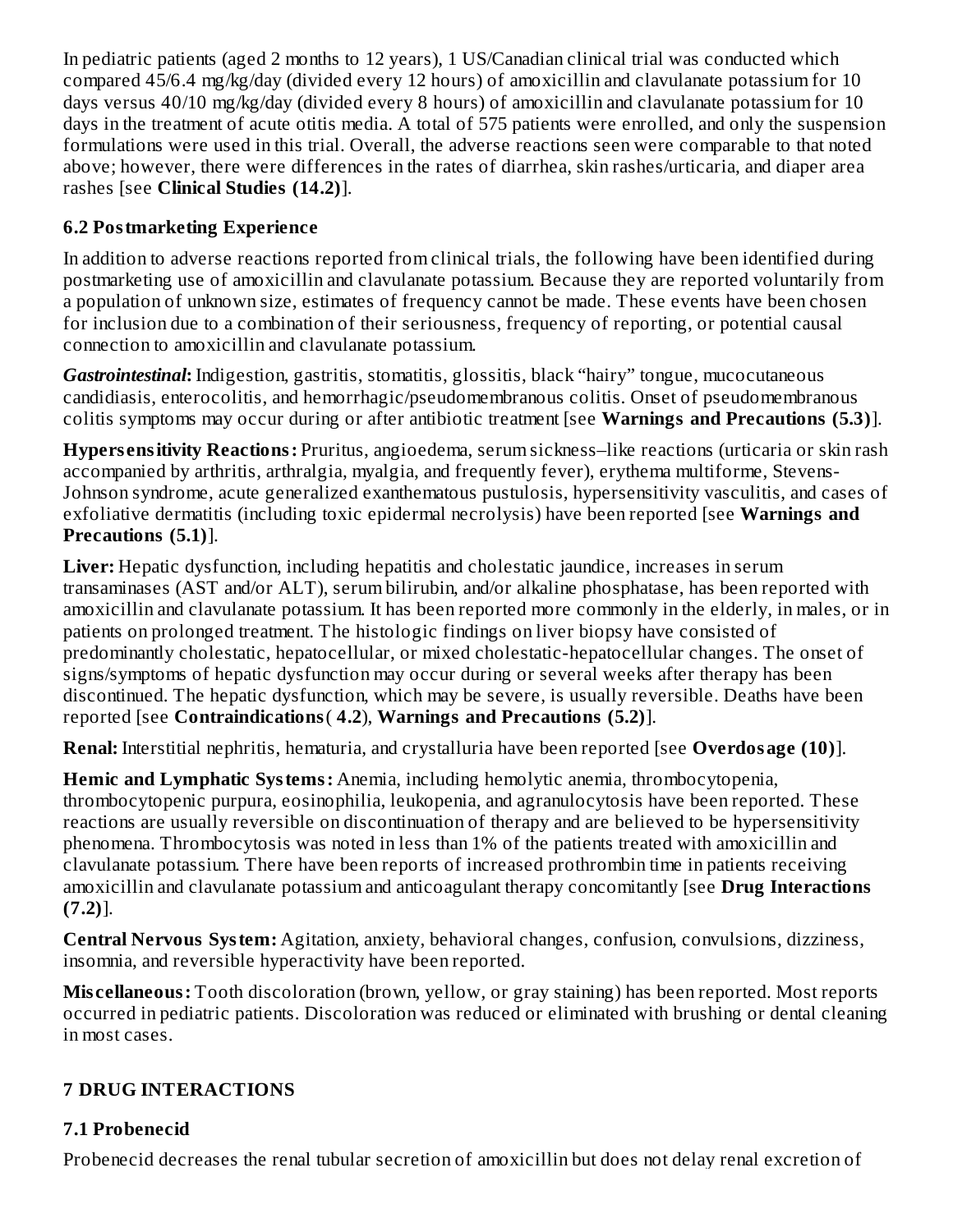clavulanic acid. Concurrent use with amoxicillin and clavulanate potassium may result in increased and prolonged blood concentrations of amoxicillin. Coadministration of probenecid is not recommended.

#### **7.2 Oral Anticoagulants**

Abnormal prolongation of prothrombin time (increased international normalized ratio [INR]) has been reported in patients receiving amoxicillin and oral anticoagulants. Appropriate monitoring should be undertaken when anticoagulants are prescribed concurrently with amoxicillin and clavulanate potassium. Adjustments in the dose of oral anticoagulants may be necessary to maintain the desired level of anticoagulation.

#### **7.3 Allopurinol**

The concurrent administration of allopurinol and amoxicillin increases the incidence of rashes in patients receiving both drugs as compared to patients receiving amoxicillin alone. It is not known whether this potentiation of amoxicillin rashes is due to allopurinol or the hyperuricemia present in these patients.

#### **7.4 Oral Contraceptives**

Amoxicillin and clavulanate potassium may affect intestinal flora, leading to lower estrogen reabsorption and reduced efficacy of combined oral estrogen/progesterone contraceptives.

#### **7.5 Effects on Laboratory Tests**

High urine concentrations of amoxicillin may result in false-positive reactions when testing for the presence of glucose in urine using CLINITEST  $^{\circledR}$ , Benedict's Solution, or Fehling's Solution. Since this effect may also occur with amoxicillin and clavulanate potassium, it is recommended that glucose tests based on enzymatic glucose oxidase reactions be used.

Following administration of amoxicillin to pregnant women, a transient decrease in plasma concentration of total conjugated estriol, estriol-glucuronide, conjugated estrone, and estradiol has been noted.

## **8 USE IN SPECIFIC POPULATIONS**

#### **8.1 Pregnancy**

#### *Teratogenic Effects*: *Pregnancy Category B*.

Reproduction studies performed in pregnant rats and mice given amoxicillin and clavulanate potassium (2:1 ratio formulation of amoxicillin:clavulanate) at oral doses up to 1200 mg/kg/day revealed no evidence of harm to the fetus due to amoxicillin and clavulanate potassium. The amoxicillin doses in rats and mice (based on body surface area) were approximately 4 and 2 times the maximum recommended adult human oral dose (875 mg every 12 hours). For clavulanate, these dose multiples were approximately 9 and 4 times the maximum recommended adult human oral dose (125 mg every 8 hours). There are, however, no adequate and well-controlled studies in pregnant women. Because animal reproduction studies are not always predictive of human response, this drug should be used during pregnancy only if clearly needed.

#### **8.2 Labor and Delivery**

Oral ampicillin<sup>c</sup>lass antibiotics are poorly absorbed during labor. It is not known whether use of amoxicillin and clavulanate potassium in humans during labor or delivery has immediate or delayed adverse effects on the fetus, prolongs the duration of labor, or increases the likelihood of the necessity for an obstetrical intervention.

#### **8.3 Nursing Mothers**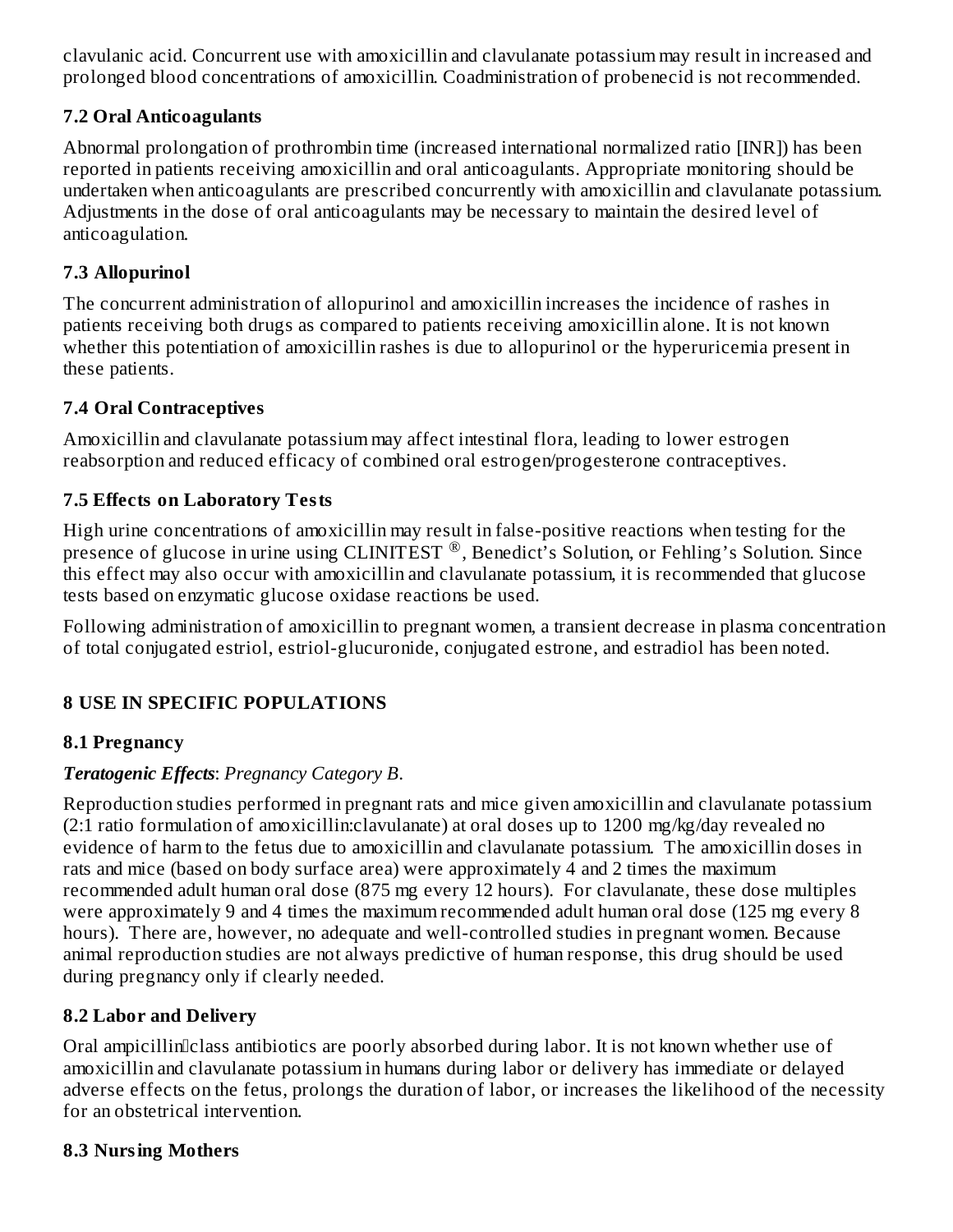Amoxicillin has been shown to be excreted in human milk. Amoxicillin and clavulanate potassium use by nursing mothers may lead to sensitization of infants. Caution should be exercised when amoxicillin and clavulanate potassium is administered to a nursing woman.

#### **8.4 Pediatric Us e**

The safety and effectiveness of amoxicillin and clavulanate potassium for oral suspension have been established in pediatric patients. Use of amoxicillin and clavulanate potassium in pediatric patients is supported by evidence from studies of amoxicillin and clavulanate potassium tablets in adults with additional data from a study of amoxicillin and clavulanate potassium for oral suspension in pediatric patients aged 2 months to 12 years with acute otitis media [see **Clinical Studies(14.2**)].

Because of incompletely developed renal function in neonates and young infants, the elimination of amoxicillin may be delayed; clavulanate elimination is unaltered in this age group. Dosing of amoxicillin and clavulanate potassium should be modified in pediatric patients aged < 12 weeks (< 3 months) [see **Dosage and Administration (2.2**)].

#### **8.5 Geriatric Us e**

Of the 3,119 patients in an analysis of clinical studies of amoxicillin and clavulanate potassium, 32% were  $\geq$  65 years old, and 14% were  $\geq$  75 years old. No overall differences in safety or effectiveness were observed between these subjects and younger subjects, and other reported clinical experience has not identified differences in responses between the elderly and younger patients, but greater sensitivity of some older individuals cannot be ruled out.

This drug is known to be substantially excreted by the kidney, and the risk of adverse reactions to this drug may be greater in patients with impaired renal function. Because elderly patients are more likely to have decreased renal function, care should be taken in dose selection, and it may be useful to monitor renal function.

#### **8.6 Dosing in Renal Impairment**

Amoxicillin is primarily eliminated by the kidney and dosage adjustment is usually required in patients with severe renal impairment (GFR < 30 mL/min). See Patients with Renal Impairment (2.3) for specific recommendations in patients with renal impairment.

## **10 OVERDOSAGE**

In case of overdosage, discontinue medication, treat symptomatically, and institute supportive measures as required. A prospective study of 51 pediatric patients at a poison-control center suggested that overdosages of less than 250 mg/kg of amoxicillin are not associated with significant clinical symptoms . 1

Interstitial nephritis resulting in oliguric renal failure has been reported in patients after overdosage with amoxicillin and clavulanate potassium.

Crystalluria, in some cases leading to renal failure, has also been reported after amoxicillin and clavulanate potassium overdosage in adult and pediatric patients. In case of overdosage, adequate fluid intake and diuresis should be maintained to reduce the risk of amoxicillin and clavulanate potassium crystalluria.

Renal impairment appears to be reversible with cessation of drug administration. High blood levels may occur more readily in patients with impaired renal function because of decreased renal clearance of amoxicillin and clavulanate potassium. Amoxicillin and clavulanate potassium may be removed from circulation by hemodialysis [see **Dosage and Administration (2.3**)].

## **11 DESCRIPTION**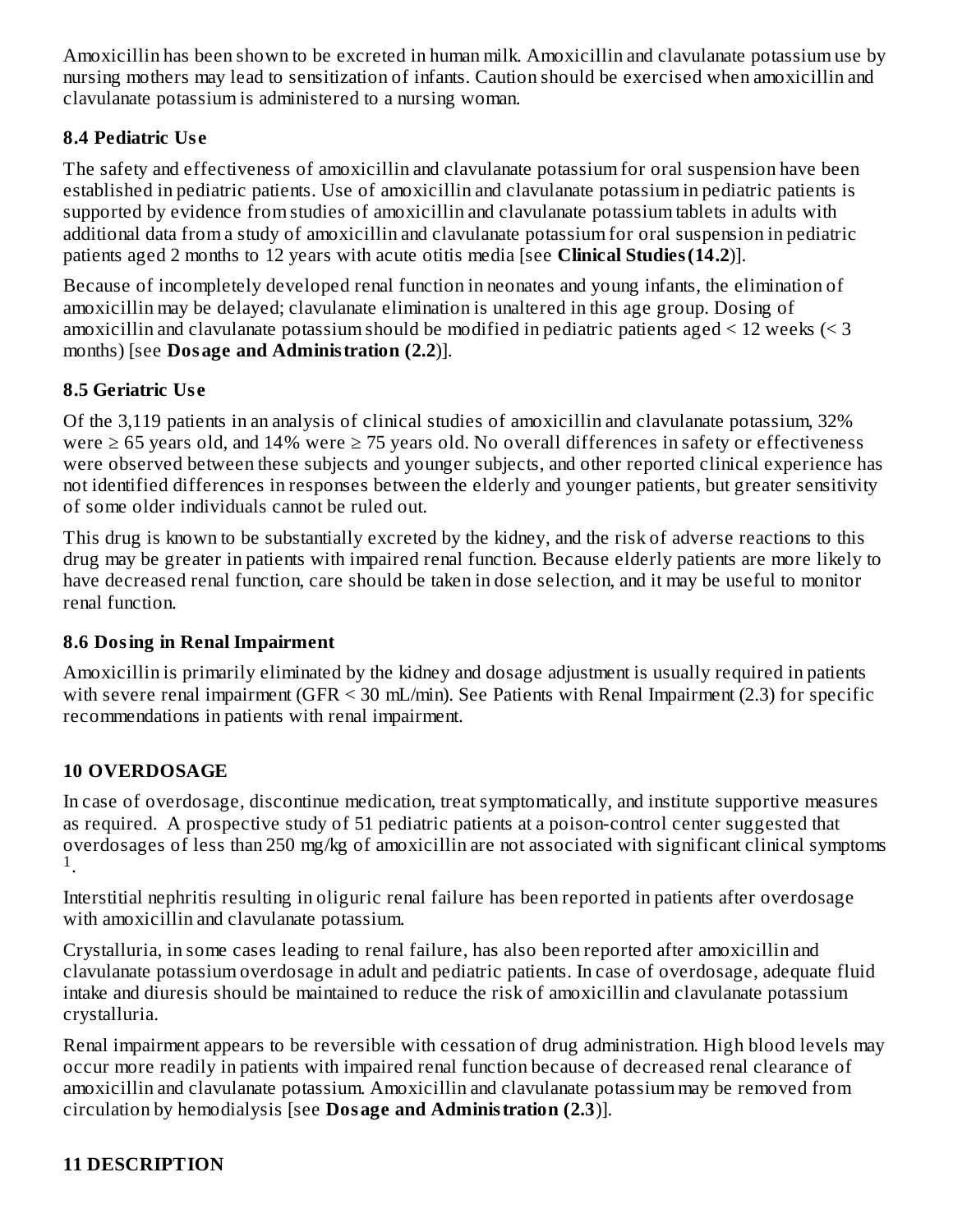Amoxicillin and clavulanate potassium is an oral antibacterial combination consisting of amoxicillin and the beta-lactamase inhibitor, clavulanate potassium (the potassium salt of clavulanic acid).

Amoxicillin is an analog of ampicillin, derived from the basic penicillin nucleus, 6-aminopenicillanic acid. The amoxicillin molecular formula is C  $_{16}$ H  $_{19}$ N  $_{3}$ O  $_{5}$ S•3H  $_{2}$ O, and the molecular weight is 419.46. Chemically, amoxicillin is (2 *S,*5 *R,*6 *R*)-6-[( *R*)-(-)-2-Amino-2-( *p-*hydroxyphenyl)acetamido]- 3,3-dimethyl-7-oxo-4-thia-1-azabicyclo[3.2.0]heptane-2-carboxylic acid trihydrate and may be represented structurally as:



Clavulanic acid is produced by the fermentation of *Streptomyces clavuligerus*. It is a beta-lactam structurally related to the penicillins and possesses the ability to inactivate some beta-lactamases by blocking the active sites of these enzymes. The clavulanate potassium molecular formula is C  $_8\mathrm{H}$   $_8\mathrm{KNO}$ , and the molecular weight is 237.25. Chemically, clavulanate potassium is potassium ( *Z*)( *2R,5R*)-3-(2- 5hydroxyethylidene)-7-oxo-4-oxa-1-azabicyclo[3.2.0]-heptane-2-carboxylate and may be represented structurally as:



#### **Inactive Ingredients:**

**Tablets-** Colloidal silicon dioxide, croscarmellose sodium dried, crospovidone dried, ethylcellulose, hydroxypropyl cellulose, magnesium stearate, microcrystalline cellulose, microcrystalline cellulose dried, polysorbate 80, talc, titanium dioxide, triethyl citrate. Each tablet of amoxicillin and clavulanate potassium contains 0.63 mEq potassium.

**Oral Suspension -** citric acid (anhydrous), colloidal silicon dioxide, flavorings caramel, orange and raspberry, microcrystalline cellulose (dried), microcrystalline cellulose and carboxymethylcellulose sodium (dried), saccharin sodium (dried), silicon dioxide, sodium citrate (anhydrous), xanthan gum.

Each 5 mL of reconstituted suspension contains:

amoxicillin, 200 mg, as the trihydrate and clavulanic acid, 28.5 mg, as clavulanate potassium or

amoxicillin, 400 mg, as the trihydrate and clavulanic acid, 57 mg, as clavulanate potassium.

#### **12 CLINICAL PHARMACOLOGY**

#### **12.1 Mechanism of Action**

Amoxicillin and clavulanate potassium is an antibacterial drug [see **Microbiology (12.4)** ].

#### **12.3 Pharmacokinetics**

Mean amoxicillin and clavulanate potassium pharmacokinetic parameters in normal adults following administration of amoxicillin and clavulanate potassium tablets are shown in **Table 3** and following administration of amoxicillin and clavulanate potassium for oral suspension and chewable tablets are shown in **Table 4**.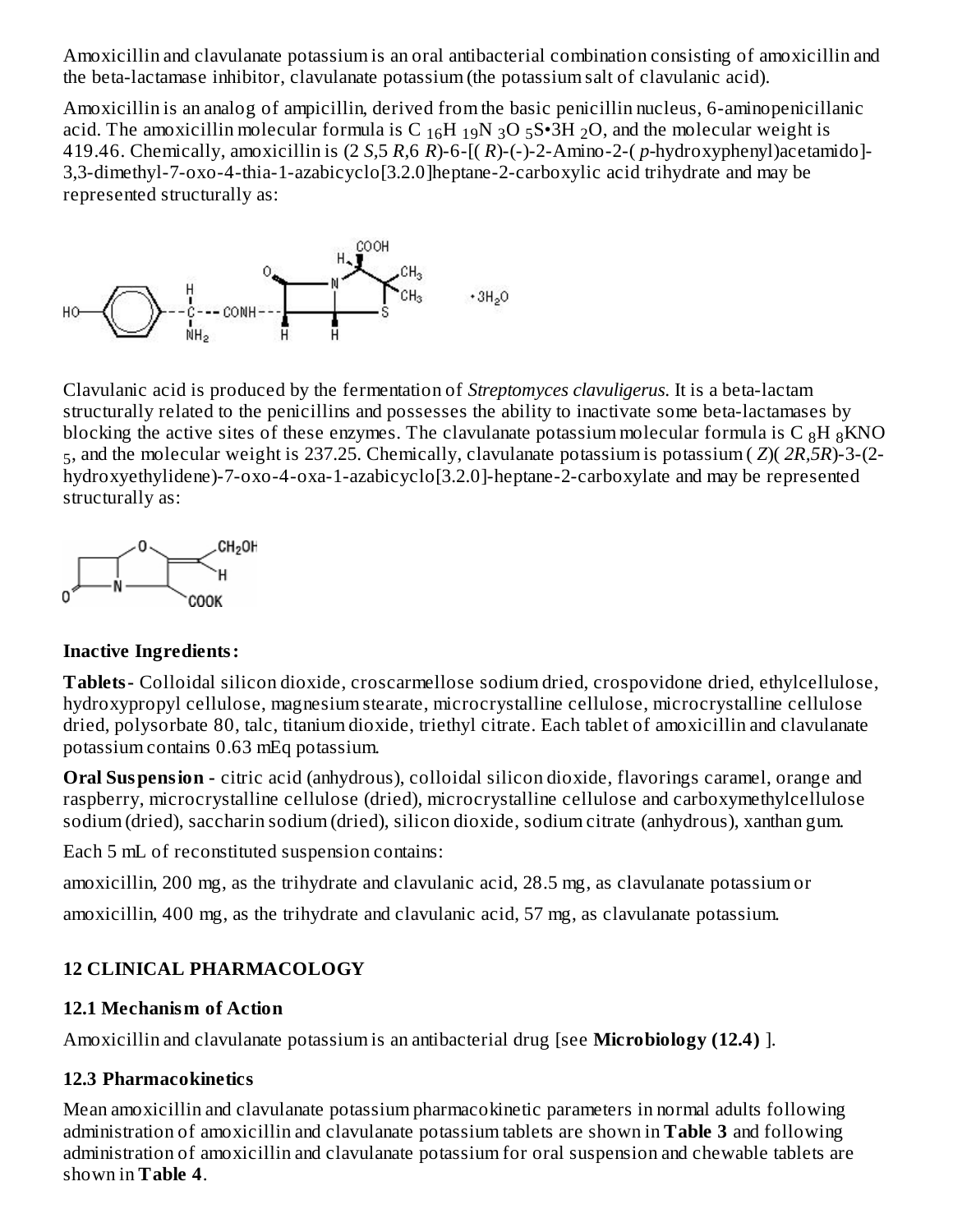#### **Table 3: Mean (±S.D.) Amoxicillin and Clavulanate Potassium Pharmacokinetic Parameters a,b with Amoxicillin and Clavulanate Potassium Tablets**

| Dose and Regimen            | $C$ max (mcg/mL) |                | $AUCO-24$ (mcg*h/mL) |                 |
|-----------------------------|------------------|----------------|----------------------|-----------------|
| Amoxicillin and Clavulanate | Amoxicillin      | Clavulanate    | Amoxicillin          | Clavulanate     |
| potassium                   |                  | potassium      |                      | potassium       |
| $250/125$ mg every 8 hours  | $3.3 \pm 1.12$   | $1.5 \pm 0.70$ | $26.7 \pm 4.56$      | $12.6 \pm 3.25$ |
| 500/125 mg every 12 hours   | $6.5 \pm 1.41$   | $1.8 \pm 0.61$ | $33.4 \pm 6.76$      | $8.6 \pm 1.95$  |
| $500/125$ mg every 8 hours  | $7.2 \pm 2.26$   | $2.4 \pm 0.83$ | $53.4 \pm 8.87$      | $15.7 \pm 3.86$ |
| $875/125$ mg every 12 hours | $11.6 \pm 2.78$  | $2.2 \pm 0.99$ | $53.5 \pm 12.31$     | $10.2 \pm 3.04$ |

<sup>a</sup> Mean ( $\pm$  standard deviation) values of 14 normal adults (N=15 for clavulanate potassium in the lowdose regimens). Peak concentrations occurred approximately 1.5 hours after the dose.

 $^{\rm b}$  Amoxicillin and clavulanate potassium administered at the start of a light meal.

#### **Table 4: Mean (±S.D.) Amoxicillin and Clavulanate Potassium Pharmacokinetic Parameters a,b with Amoxicillin and Clavulanate Potassium for Oral Suspension and Chewable Tablets**

| Dose                        |                                   | $C$ max (mcg/mL) | $AUCO-24$ (mcg*h/mL) |                    |  |
|-----------------------------|-----------------------------------|------------------|----------------------|--------------------|--|
| Amoxicillin and Clavulanate | Amoxicillin<br><b>Clavulanate</b> |                  | Amoxicillin          | <b>Clavulanate</b> |  |
| potassium                   |                                   | potassium        |                      | potassium          |  |
| $400/57$ mg                 | $6.94 \pm 1.24$                   | $1.10 \pm 0.42$  | $17.29 \pm 2.28$     | $2.34 \pm 0.94$    |  |
| (5 mL of suspension)        |                                   |                  |                      |                    |  |
| $ 400/57 \text{ mg} $       | $6.67 \pm 1.37$                   | $1.03 \pm 0.33$  | $17.24 \pm 2.64$     | $2.17 \pm 0.73$    |  |
| $(1$ chewable tablet)       |                                   |                  |                      |                    |  |

<sup>a</sup> Mean (± standard deviation) values of 28 normal adults. Peak concentrations occurred approximately 1 hour after the dose.

 $^{\rm b}$  Amoxicillin and clavulanate potassium administered at the start of a light meal.

Oral administration of 5 mL of 250 mg/62.5 mg/5 mL suspension of amoxicillin and clavulanate potassium or the equivalent dose of 10 mL of 125 mg/31.25 mg/5 mL suspension of amoxicillin and clavulanate potassium provides average peak serum concentrations approximately 1 hour after dosing of 6.9 mcg/mL for amoxicillin and 1.6 mcg/mL for clavulanic acid. The areas under the serum concentration curves obtained during the first 4 hours after dosing were 12.6 mcg\*h/mL for amoxicillin and 2.9 mcg\*h/mL for clavulanic acid when 5 mL of 250 mg/62.5 mg/5 mL suspension of amoxicillin and clavulanate potassium or equivalent dose of 10 mL of 125 mg/31.25 mg/5 mL suspension of amoxicillin and clavulanate potassium were administered to normal adults. One 250 mg/62.5 mg chewable tablet of amoxicillin and clavulanate potassium or two 125 mg/31.25 mg chewable tablets of amoxicillin and clavulanate potassium are equivalent to 5 mL of 250 mg/62.5 mg/5 mL suspension of amoxicillin and clavulanate potassium and provide similar serum concentrations of amoxicillin and clavulanic acid.

Amoxicillin serum concentrations achieved with amoxicillin and clavulanate potassium are similar to those produced by the oral administration of equivalent doses of amoxicillin alone. Time above the minimum inhibitory concentration of 1 mcg/mL for amoxicillin has been shown to be similar after corresponding every 12 hour and every 8 hour dosing regimens of amoxicillin and clavulanate potassium in adults and children.

#### *Absorption*

Dosing in the fasted or fed state has minimal effect on the pharmacokinetics of amoxicillin. While amoxicillin and clavulanate potassium can be given without regard to meals, absorption of clavulanate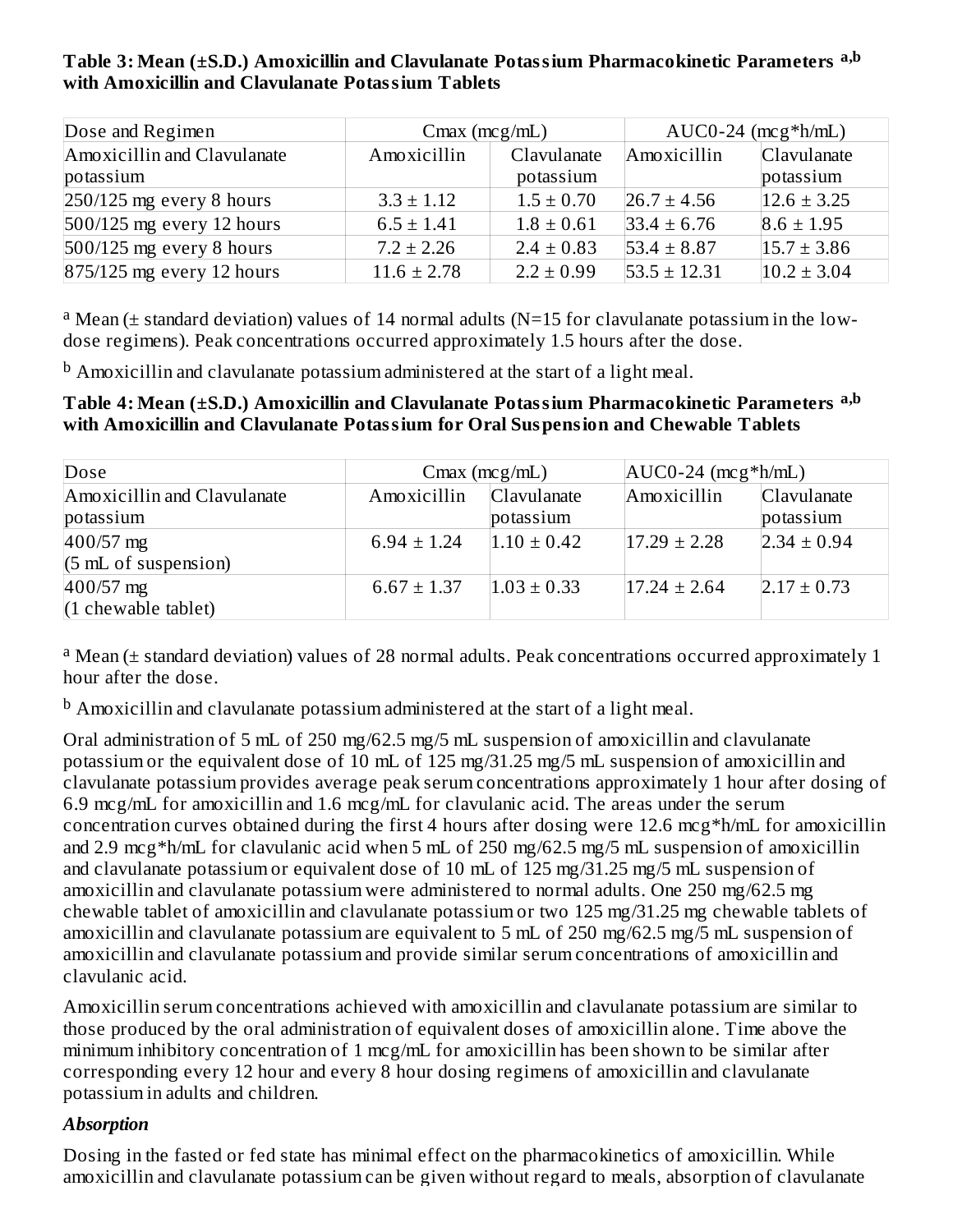potassium when taken with food is greater relative to the fasted state. In one study, the relative bioavailability of clavulanate was reduced when amoxicillin and clavulanate potassium was dosed at 30 and 150 minutes after the start of a high-fat breakfast.

#### *Distribution*

Neither component in amoxicillin and clavulanate potassium is highly protein-bound; clavulanic acid is approximately 25% bound to human serum and amoxicillin approximately 18% bound.

Amoxicillin diffuses readily into most body tissues and fluids with the exception of the brain and spinal fluid.

Two hours after oral administration of a single 35 mg/kg dose of suspension of amoxicillin and clavulanate potassium to fasting children, average concentrations of 3 mcg/mL of amoxicillin and 0.5 mcg/mL of clavulanic acid were detected in middle ear effusions.

#### *Metabolism and Excretion*

The half-life of amoxicillin after the oral administration of amoxicillin and clavulanate potassium is 1.3 hours and that of clavulanic acid is 1 hour.

Approximately 50% to 70% of the amoxicillin and approximately 25% to 40% of the clavulanic acid are excreted unchanged in urine during the first 6 hours after administration of a single 250 mg/125 mg or 500 mg/125 mg tablet of amoxicillin and clavulanate potassium.

#### **12.4 Microbiology**

Amoxicillin is a semisynthetic antibiotic with *in vitro* bactericidal activity against Gram-positive and Gram-negative bacteria. Amoxicillin is, however, susceptible to degradation by beta-lactamases, and therefore, the spectrum of activity does not include organisms which produce these enzymes. Clavulanic acid is a beta-lactam, structurally related to the penicillins, which possesses the ability to inactivate some beta-lactamase enzymes commonly found in microorganisms resistant to penicillins and cephalosporins. In particular, it has good activity against the clinically important plasmid-mediated betalactamases frequently responsible for transferred drug resistance.

The formulation of amoxicillin and clavulanic acid in amoxicillin and clavulanate potassium protects amoxicillin from degradation by some beta-lactamase enzymes and extends the antibiotic spectrum of amoxicillin to include many bacteria normally resistant to amoxicillin.

Amoxicillin and clavulanic acid has been shown to be active against most isolates of the following bacteria, both *in vitro* and in clinical infections as described in the **INDICATIONS AND USAGE** section.

Gram-positive bacteria *Staphylococcus aureus* Gram-negative bacteria *Enterobacter* species *Escherichia coli Haemophilus influenzae Klebsiella*species *Moraxella catarrhalis*

The following *in vitro* data are available, **but their clinical significance is unknown**. At least 90 percent of the following bacteria exhibit an *in vitro* minimum inhibitory concentration (MIC) less than or equal to the susceptible breakpoint for amoxicillin and clavulanic acid. However, the efficacy of amoxicillin and clavulanic acid in treating clinical infections due to these bacteria **has not been** established in adequate and well-controlled clinical trials.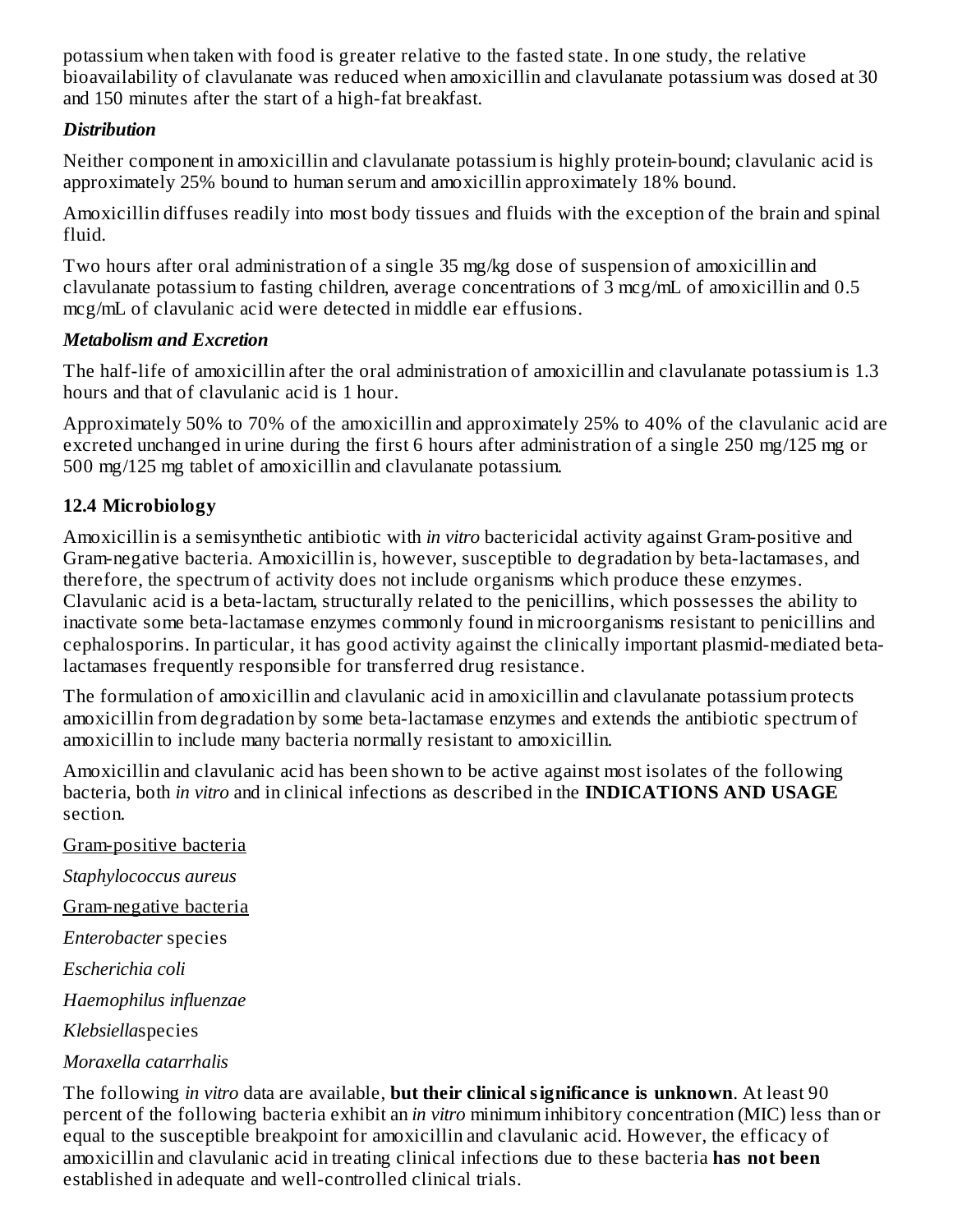established in adequate and well-controlled clinical trials. Gram-positive bacteria *Enterococcus faecalis Staphylococcus epidermidis Staphylococcus saprophyticus Streptococcus pneumoniae Streptococcus pyogenes* Viridans group *Streptococcus* Gram-negative bacteria *Eikenellacorrodens Proteus mirabilis* Anaerobic bacteria *Bacteroides*species including *Bacteroidesfragilis Fusobacterium*species *Peptostreptococcus*species

#### *Susceptibility Test Methods*

When available, the clinical microbiology laboratory should provide the results of *in vitro* susceptibility test results for antimicrobial drug products used in resident hospitals to the physician as periodic reports that describe the susceptibility profile of nosocomial and community-acquired pathogens. These reports should aid the physician in selecting an antibacterial drug product for treatment.

#### *Dilution techniques*

Quantitative methods are used to determine antimicrobial minimum inhibitory concentrations (MICs). These MICs provide estimates of the susceptibility of bacteria to antimicrobial compounds. The MICs should be determined using a standardized test method <sup>2,3</sup> (broth and/or agar). The MIC values should be interpreted according to criteria provided in **Table 5**.

#### *Diffusion techniques*

Quantitative methods that require measurement of zone diameters can also provide reproducible estimates of the susceptibility of bacteria to antimicrobial compounds. The zone size provides an estimate of the susceptibility of bacteria to antimicrobial compounds. The zone size should be determined using a standardized test method  $3,4$ . This procedure uses paper disks impregnated with 30 mcg amoxicillin and clavulanic acid (20 mcg amoxicillin plus 10 mcg clavulanic acid) to test the susceptibility of bacteria to amoxicillin and clavulanic acid. The disc diffusion interpretive criteria are provided in **Table 5**.

#### **Table 5: Sus ceptibility Test Interpretive Criteria for Amoxicillin Clavulanic Acid**

| Minimum Inhibitory Concentrations<br>$\left(\frac{mcg}{mL}\right)$ | Disk Diffusion (zone diameters in mm) |      |       |           |          |           |
|--------------------------------------------------------------------|---------------------------------------|------|-------|-----------|----------|-----------|
| Pathogen                                                           |                                       |      |       |           |          |           |
| Enterobacteriaceae                                                 | 8/4                                   | 16/8 | 32/16 | $\geq 18$ | 14 to 17 | $\leq 13$ |
| Haemophilus influenzaeand Staphylococcus                           | 4/2                                   |      | 8/4   | $\geq 20$ |          | $\leq 19$ |
| aureus                                                             |                                       |      |       |           |          |           |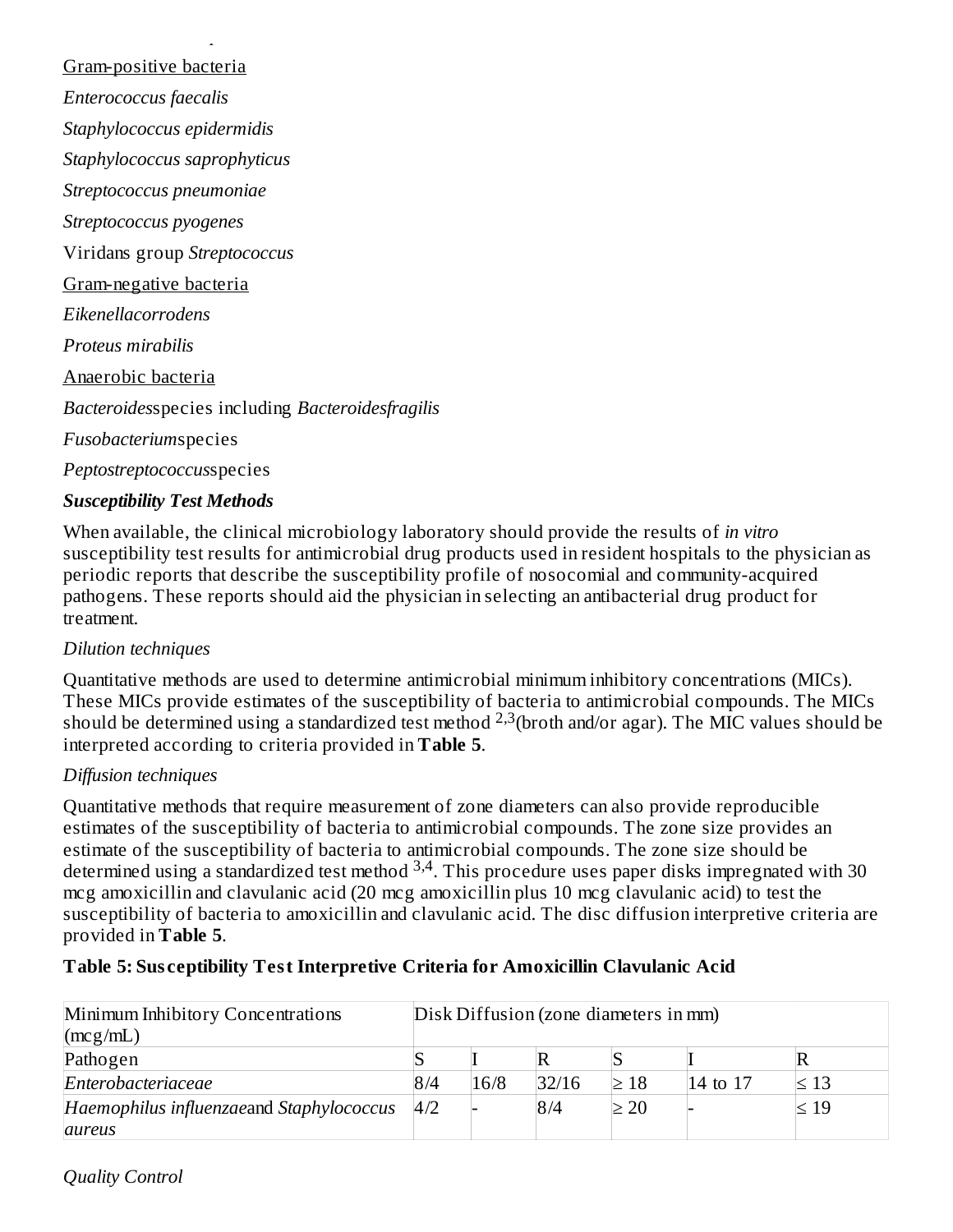Standardized susceptibility test procedures require the use of laboratory controls to monitor and ensure the accuracy and precision of supplies and reagents used in the assay, and the techniques of the individuals performing the test  $2,3,4$ . Standard amoxicillin and clavulanic acid powder should provide the following range of MIC values noted in **Table 6** for the diffusion technique using the 30 mcg amoxicillin and clavulanic acid (20 mcg amoxicillin plus 10 mcg clavulanic acid) disk, the criteria in **Table 6** should be achieved.

| QC Strain                        | Minimum Inhibitory     | Disk Diffusion (zone |
|----------------------------------|------------------------|----------------------|
|                                  | Concentration (mcg/mL) | diameter in mm)      |
| Escherichia coli ATCC 25922      | $2/1$ to 8/4           | 18 to 24             |
| Escherichia coli ATCC 35218      | $4/2$ to $16/8$        | 17 to 22             |
| Haemophilus influenzaeATCC 49247 | $2/1$ to $16/8$        | 15 to 23             |
| Staphylococcus aureus ATCC 29213 | 0.12/0.06 to 0.5/0.25  |                      |
| Staphylococcus aureus ATCC 29523 |                        | 28 to 36             |

|  |  | Table 6: Acceptable Quality Control Ranges for Amoxicillin and Clavulanic Acid |
|--|--|--------------------------------------------------------------------------------|
|  |  |                                                                                |

#### **13 NONCLINICAL TOXICOLOGY**

#### **13.1 Carcinogenesis, Mutagenesis, Impairment of Fertility**

Longliterm studies in animals have not been performed to evaluate carcinogenic potential.

Amoxicillin and clavulanate potassium (4:1 ratio formulation of amoxicillin:clavulanate) was nonmutagenic in the Ames bacterial mutation assay, and the yeast gene conversion assay. Amoxicillin and clavulanate potassium was weakly positive in the mouse lymphoma assay, but the trend toward increased mutation frequencies in this assay occurred at doses that were also associated with decreased cell survival. Amoxicillin and clavulanate potassium was negative in the mouse micronucleus test, and in the dominant lethal assay in mice. Potassium clavulanate alone was tested in the Ames bacterial mutation assay and in the mouse micronucleus test, and was negative in each of these assays.

Amoxicillin and clavulanate potassium (2:1 ratio formulation of amoxicillin:clavulanate) at oral doses of up to 1,200 mg/kg/day was found to have no effect on fertility and reproductive performance in rats. Based on body surface area, this dose of amoxicillin is approximately 4 times the maximum recommended adult human oral dose (875 mg every 12 hours). For clavulanate, the dose multiple is approximately 9 times higher than the maximum recommended adult human oral dose (125 mg every 8 hours), also based on body surface area.

## **14 CLINICAL STUDIES**

#### **14.1 Lower Respiratory Tract and Complicated Urinary Tract Infections**

Data from 2 pivotal trials in 1,191 patients treated for either lower respiratory tract infections or complicated urinary tract infections compared a regimen of 875 mg/125 mg tablets of amoxicillin and clavulanate potassium every 12 hours to 500 mg/125 mg tablets of amoxicillin and clavulanate potassium dosed every 8 hours (584 and 607 patients, respectively). Comparable efficacy was demonstrated between the every 12 hours and every 8 hours dosing regimens. There was no significant difference in the percentage of adverse events in each group. The most frequently reported adverse event was diarrhea; incidence rates were similar for the 875 mg/125 mg every 12 hours and 500 mg/125 mg every 8 hours dosing regimens (15% and 14%, respectively); however, there was a statistically significant difference ( $p < 0.05$ ) in rates of severe diarrhea or withdrawals with diarrhea between the regimens: 1% for 875 mg/125 mg every 12 hours regimen versus 2% for the 500 mg/125 mg every 8 hours regimen.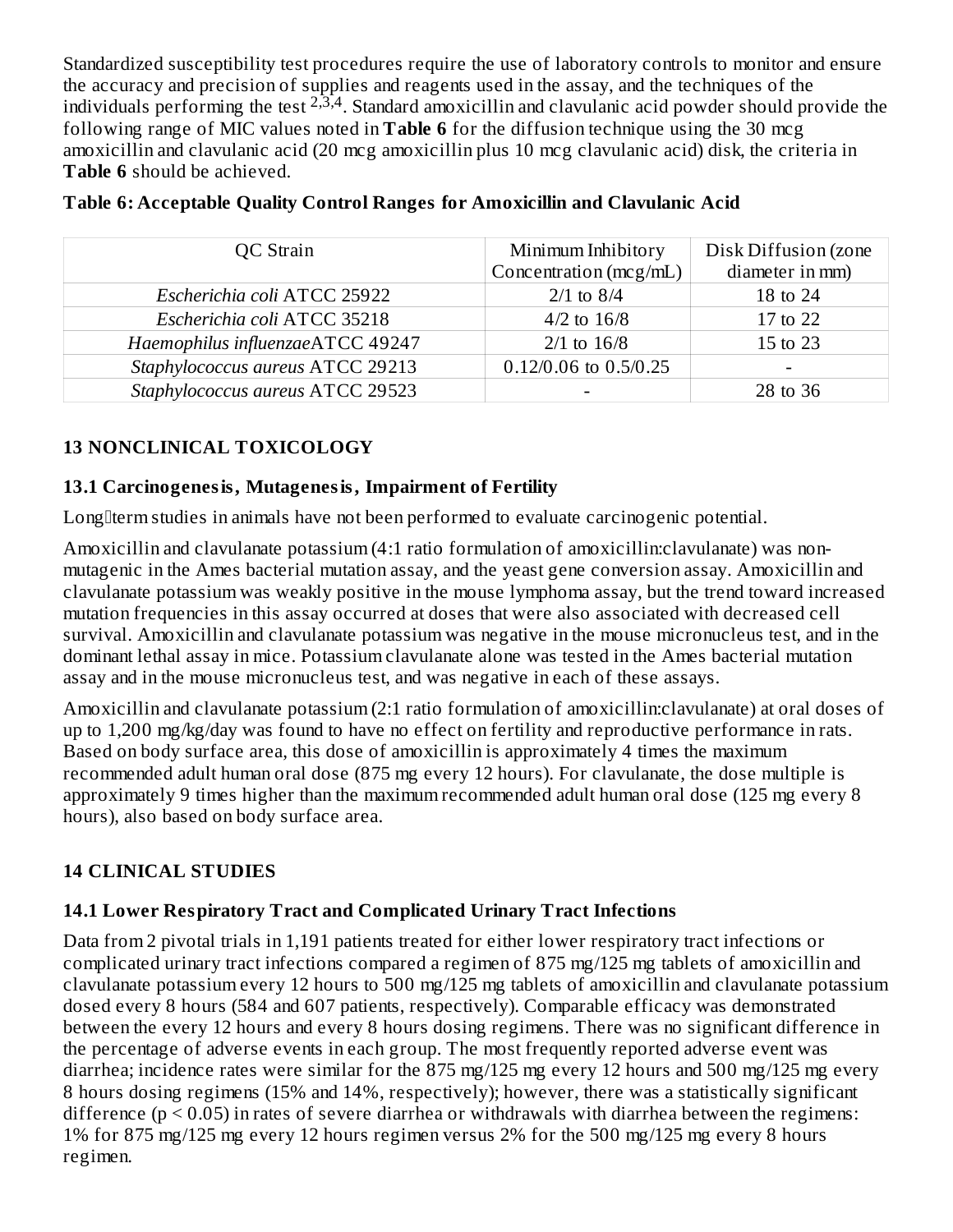In one of these pivotal trials, patients with either pyelonephritis ( $n = 361$ ) or a complicated urinary tract infection (i.e., patients with abnormalities of the urinary tract that predispose to relapse of bacteriuria following eradication,  $n = 268$ ) were randomized (1:1) to receive either 875 mg/125 mg tablets of amoxicillin and clavulanate potassium every 12 hours ( $n = 308$ ) or 500 mg/125 mg tablets of amoxicillin and clavulanate potassium every 8 hours  $(n = 321)$ .

The number of bacteriologically evaluable patients was comparable between the two dosing regimens. Amoxicillin and clavulanate potassium produced comparable bacteriological success rates in patients assessed 2 to 4 days immediately following end of therapy. The bacteriologic efficacy rates were comparable at one of the follow-up visits (5 to 9 days post-therapy) and at a late post-therapy visit (in the majority of cases, this was 2 to 4 weeks post-therapy), as seen in **Table 7**.

| <b>Time Post Therapy</b> | $875 \,\mathrm{mg}/125 \,\mathrm{mg}$<br>every 12 hours<br>% (n) | 500 mg/125 mg<br>every 8 hours<br>% (n) |
|--------------------------|------------------------------------------------------------------|-----------------------------------------|
| 2 to 4 days              | 81% (58)                                                         | 80% (54)                                |
| $5$ to 9 days            | 58% (41)                                                         | 52% (52)                                |
| 2 to 4 weeks             | 52% (101)                                                        | 55% (104)                               |

**Table 7: Bacteriologic efficacy rates for amoxicillin and clavulanate potassium**

As noted before, though there was no significant difference in the percentage of adverse events in each group, there was a statistically significant difference in rates of severe diarrhea or withdrawals with diarrhea between the regimens.

#### **14.2 Acute Bacterial Otitis Media and Diarrhea in Pediatric Patients**

One US/Canadian clinical trial was conducted which compared 45/6.4 mg/kg/day (divided every 12 hours) of amoxicillin and clavulanate potassium for 10 days versus 40/10 mg/kg/day (divided every 8 hours) of amoxicillin and clavulanate potassium for 10 days in the treatment of acute otitis media. Only the suspension formulations were used in this trial. A total of 575 pediatric patients (aged 2 months to 12 years) were enrolled, with an even distribution among the 2 treatment groups and a comparable number of patients were evaluable (i.e.,  $\geq 84\%$ ) per treatment group. Otitis media-specific criteria were required for eligibility and a strong correlation was found at the end of therapy and follow-up between these criteria and physician assessment of clinical response. The clinical efficacy rates at the end of therapy visit (defined as 2 to 4 days after the completion of therapy) and at the follow-up visit (defined as 22 to 28 days post-completion of therapy) were comparable for the 2 treatment groups, with the following cure rates obtained for the evaluable patients: At end of therapy, 87% ( $n = 265$ ) and 82% ( $n =$ 260) for 45 mg/kg/day every 12 hours and 40 mg/kg/day every 8 hours, respectively. At follow-up, 67% (n = 249) and 69% (n = 243) for 45 mg/kg/day every 12 hours and 40 mg/kg/day every 8 hours, respectively.

Diarrhea was defined as either: (a) 3 or more watery or 4 or more loose/watery stools in 1 day; OR (b) 2 watery stools per day or 3 loose/watery stools per day for 2 consecutive days. The incidence of diarrhea was significantly lower in patients who received the every 12 hours regimen compared to patients who received the every 8 hours regimen (14% and 34%, respectively). In addition, the number of patients with either severe diarrhea or who were withdrawn with diarrhea was significantly lower in the every 12 hours treatment group (3% and 8% for the every 12 hours/10 day and every 8 hours/10 day, respectively). In the every 12 hours treatment group, 3 patients (1%) were withdrawn with an allergic reaction, while 1 patient in the every 8 hours group was withdrawn for this reason. The number of patients with a candidal infection of the diaper area was 4% and 6% for the every 12 hours and every 8 hours groups, respectively.

#### **15 REFERENCES**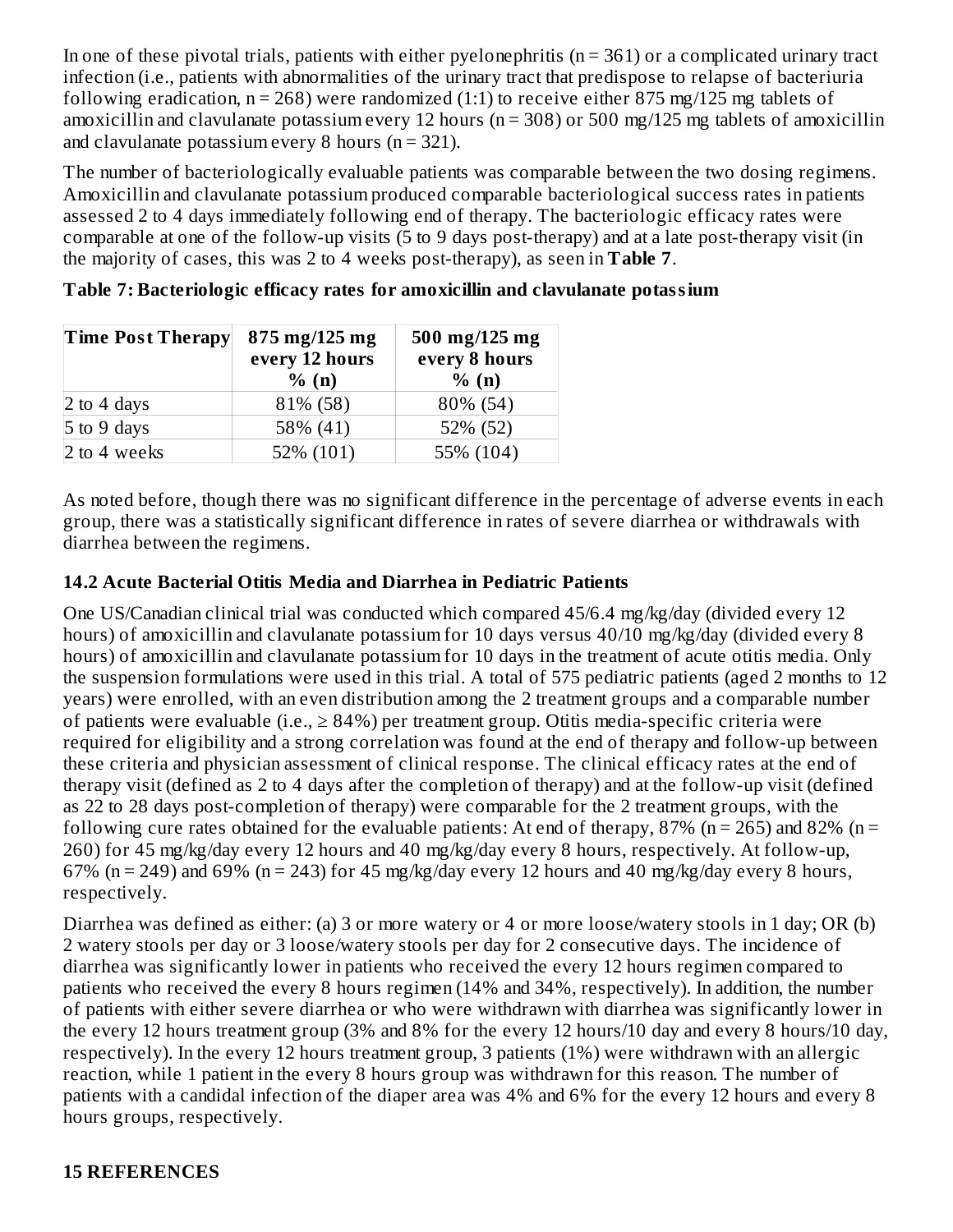- 1. Swanson-Biearman B, Dean BS, Lopez G, Krenzelok EP. The effects of penicillin and cephalosporin ingestions in children less than six years of age. *Vet Hum Toxicol*. 1988; 30: 66-67.
- 2. Clinical and Laboratory Standards Institute (CLSI). Methods for Dilution Antimicrobial Susceptibility Tests for Bacteria that Grow Aerobically; Approved Standard  $-8$  <sup>th</sup> ed. CLSI Document M7-A9. CLSI, 940 West Valley Road, Suite 1400, Wayne, PA, 19087, 2012.
- 3. Clinical and Laboratory Standards Institute (CLSI). Performance Standard for Antimicrobial Disk Susceptibility Tests; Approved Standard –  $11$  <sup>th</sup> ed. CLSI Document M2-A11. CLSI, 940 West Valley Road, Suite 1400, Wayne, PA, 19087, 2012.
- 4. CLSI. Performance Standards for Antimicrobial Susceptibility Testing: 22 <sup>nd</sup> Informational Supplement. CLSI Document M100-S22. CLSI, Wayne, PA, 2012.

## **16 HOW SUPPLIED/STORAGE AND HANDLING**

## **Tablets**

Amoxicillin and clavulanate potassium tablets, USP 500 mg/125 mg are white to off-white oblong film coated tablets with beveled edges, debossed with 500/125 on one side and AMC on the other side. They are supplied in plastic bottles of 20 and 100 (with desiccant) as under:

NDC 66685-1002-0 bottles of 20 tablets

NDC 66685-1002-2 bottles of 100 tablets

Amoxicillin and clavulanate potassium tablets, USP 875 mg/125 mg are white to off-white oblong film coated tablets with beveled edges, scored and debossed with 875/125 on one side and AMC on the other side. They are supplied in plastic bottles of 20 and 100 (with desiccant) as under:

NDC 66685-1001-0 bottles of 20 tablets

NDC 66685-1001-1 bottles of 100 tablets

## **Oral Suspension**

Amoxicillin and clavulanate potassium for oral suspension, USP 200 mg/28.5 mg per 5 mL (each 5 mL of reconstituted caramel-orange-raspberry-flavored suspension contains 200 mg amoxicillin and 28.5 mg clavulanic acid as the potassium salt) are supplied as under:

NDC 66685-1011-0 50 mL bottle

NDC 66685-1011-1 75 mL bottle

NDC 66685-1011-2 100 mL bottle

Amoxicillin and clavulanate potassium for oral suspension, USP 400 mg/57 mg per 5 mL (each 5 mL of reconstituted caramel-orange-raspberry-flavored suspension contains 400 mg amoxicillin and 57 mg clavulanic acid as the potassium salt) are supplied as under:

NDC 66685-1012-0 50 mL bottle

NDC 66685-1012-1 75 mL bottle

NDC 66685-1012-2 100 mL bottle

Store at 20° to 25°C (68° to 77°F) [See USP Controlled Room Temperature]. Dispense in tightly closed, moisture-proof containers.

Store reconstituted suspension under refrigeration. Discard unused suspension after 10 days. Keep out of the reach of children.

# **17 PATIENT COUNSELING INFORMATION**

## **17.1 Information for Patients**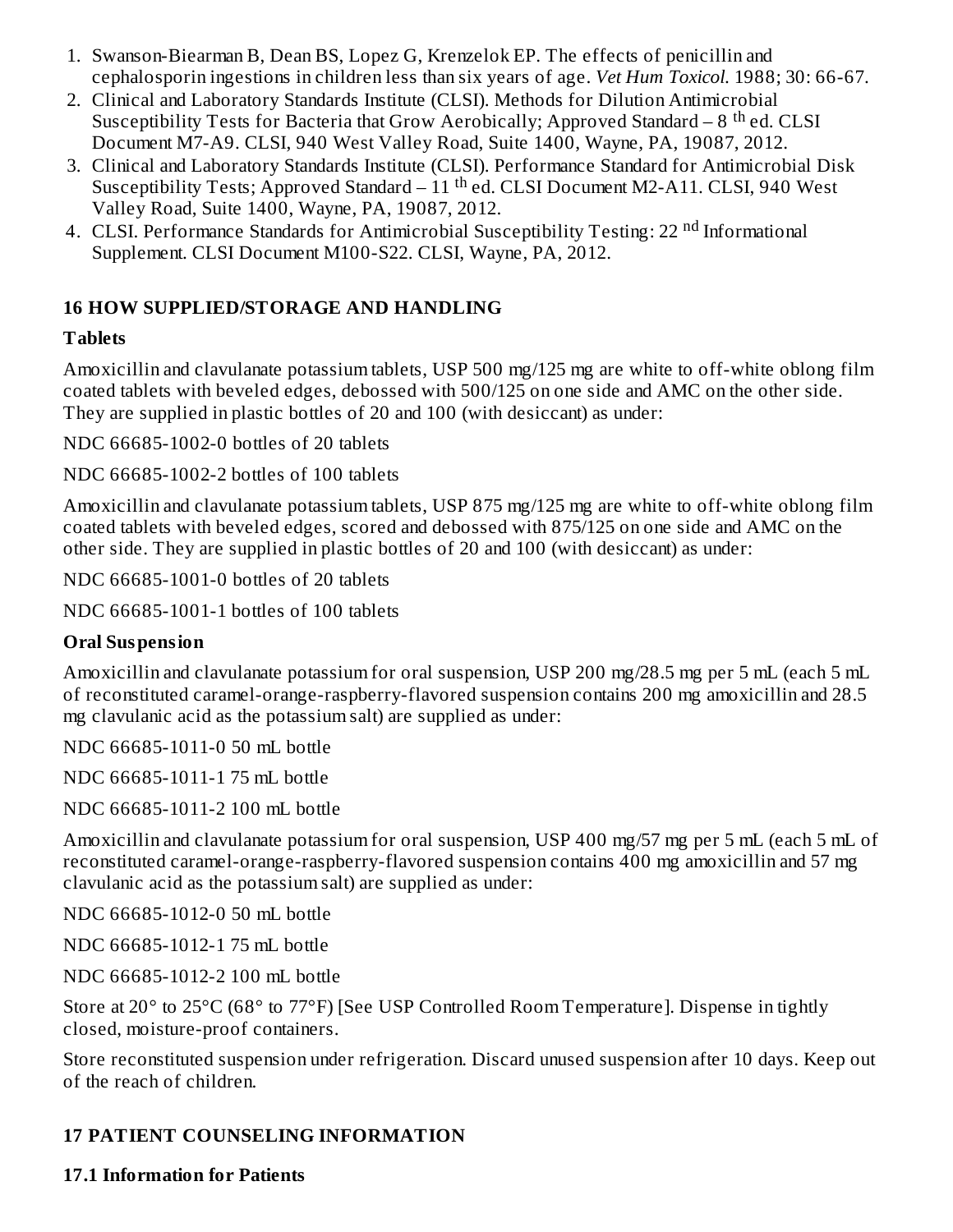Patients should be informed that amoxicillin and clavulanate potassium may be taken every 8 hours or every 12 hours, depending on the dose prescribed. Each dose should be taken with a meal or snack to reduce the possibility of gastrointestinal upset.

Patients should be counseled that antibacterial drugs, including amoxicillin and clavulanate potassium, should only be used to treat bacterial infections. They do not treat viral infections (e.g., the common cold). When amoxicillin and clavulanate potassium is prescribed to treat a bacterial infection, patients should be told that although it is common to feel better early in the course of therapy, the medication should be taken exactly as directed. Skipping doses or not completing the full course of therapy may: (1) decrease the effectiveness of the immediate treatment, and (2) increase the likelihood that bacteria will develop resistance and will not be treatable by amoxicillin and clavulanate potassium or other antibacterial drugs in the future.

Counsel patients that diarrhea is a common problem caused by antibacterials, and it usually ends when the antibacterial is discontinued. Sometimes after starting treatment with antibacterials, patients can develop watery and bloody stools (with or without stomach cramps and fever) even as late as 2 or more months after having taken their last dose of the antibacterial. If diarrhea is severe or lasts more than 2 or 3 days, patients should contact their physician.

Patients should be advised to keep suspension refrigerated. Shake well before using. When dosing a child with the suspension (liquid) of amoxicillin and clavulanate potassium, use a dosing spoon or medicine dropper. Be sure to rinse the spoon or dropper after each use. Bottles of suspension of amoxicillin and clavulanate potassium may contain more liquid than required. Follow your doctor's instructions about the amount to use and the days of treatment your child requires. Discard any unused medicine.

Patients should be aware that amoxicillin and clavulanate potassium contains a penicillin class drug product that can cause allergic reactions in some individuals.

CLINITEST is a registered trademark of Miles, Inc.

Manufactured in Slovenia by

Lek Pharmaceuticals d.d. for

Sandoz Inc., Princeton, NJ 08540

Rev. October 2014

#### **PRINCIPAL DISPLAY PANEL**



## **AMOXICILLIN AND CLAVULANATE POTASSIUM**

amoxicillin and clavulanate potassium tablet, film coated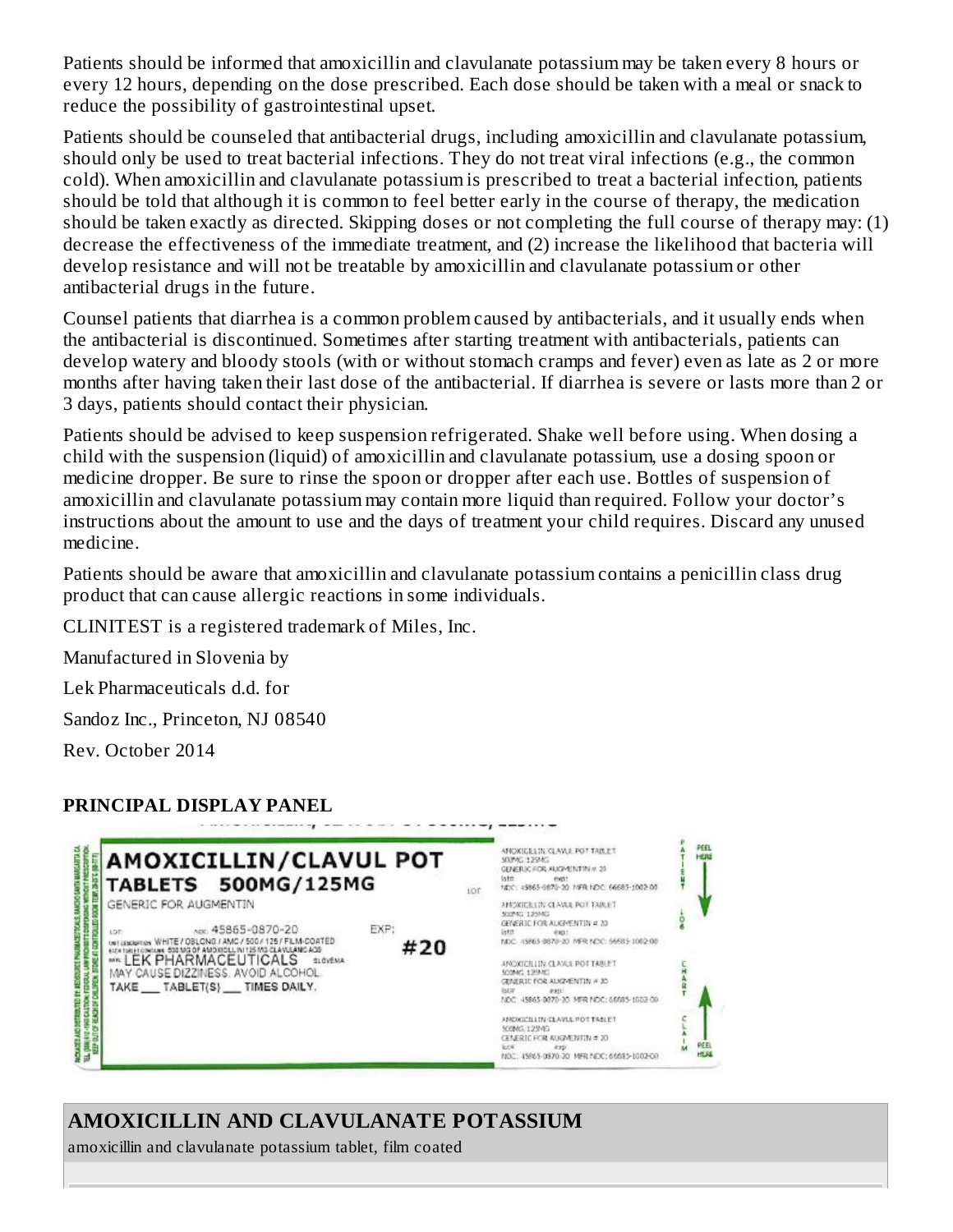| <b>Product Information</b>                                                       |                                                                 |                                                 |                     |  |                             |                                        |          |                          |                                                  |
|----------------------------------------------------------------------------------|-----------------------------------------------------------------|-------------------------------------------------|---------------------|--|-----------------------------|----------------------------------------|----------|--------------------------|--------------------------------------------------|
| Product Type                                                                     |                                                                 | HUMAN PRESCRIPTION<br><b>DRUG</b>               |                     |  |                             |                                        |          |                          | Item Code (Source) NDC:45865-870(NDC:66685-1002) |
| <b>Route of Administration</b>                                                   |                                                                 | ORAL                                            |                     |  |                             |                                        |          |                          |                                                  |
|                                                                                  |                                                                 |                                                 |                     |  |                             |                                        |          |                          |                                                  |
|                                                                                  |                                                                 |                                                 |                     |  |                             |                                        |          |                          |                                                  |
| <b>Active Ingredient/Active Moiety</b>                                           |                                                                 |                                                 |                     |  |                             |                                        |          |                          |                                                  |
|                                                                                  |                                                                 | <b>Ingredient Name</b>                          |                     |  |                             |                                        |          | <b>Basis of Strength</b> | Strength                                         |
| AMO XICILLIN (UNII: 804826J2HU) (AMO XICILLIN ANHYDROUS - UNII:9EM05410Q9)       |                                                                 |                                                 |                     |  |                             | <b>AMOXICILLIN</b><br><b>ANHYDROUS</b> |          |                          | 500 mg                                           |
| CLAVULANATE POTASSIUM (UNII: Q420 MW3AT8) (CLAVULANIC ACID -<br>UNII:23521W1S24) |                                                                 |                                                 |                     |  |                             | <b>CLAVULANIC ACID</b>                 |          |                          | $125$ mg                                         |
|                                                                                  |                                                                 |                                                 |                     |  |                             |                                        |          |                          |                                                  |
| <b>Inactive Ingredients</b>                                                      |                                                                 |                                                 |                     |  |                             |                                        |          |                          |                                                  |
|                                                                                  |                                                                 | <b>Ingredient Name</b>                          |                     |  |                             |                                        |          |                          | Strength                                         |
| <b>SILICON DIO XIDE (UNII: ETJ7Z6 XBU4)</b>                                      |                                                                 |                                                 |                     |  |                             |                                        |          |                          |                                                  |
| CROSCARMELLOSE SODIUM (UNII: M28OL1HH48)                                         |                                                                 |                                                 |                     |  |                             |                                        |          |                          |                                                  |
| CROSPOVIDONE (UNII: 68401960MK)                                                  |                                                                 |                                                 |                     |  |                             |                                        |          |                          |                                                  |
| ETHYLCELLULOSES (UNII: 7Z8S9VYZ4B)                                               |                                                                 |                                                 |                     |  |                             |                                        |          |                          |                                                  |
| HYDRO XYPROPYL CELLULOSE (1600000 WAMW) (UNII: RFW2ET671P)                       |                                                                 |                                                 |                     |  |                             |                                        |          |                          |                                                  |
| MAGNESIUM STEARATE (UNII: 70097M6I30)                                            |                                                                 |                                                 |                     |  |                             |                                        |          |                          |                                                  |
| CELLULOSE, MICRO CRYSTALLINE (UNII: OP1R32D61U)                                  |                                                                 |                                                 |                     |  |                             |                                        |          |                          |                                                  |
| POLYSORBATE 80 (UNII: 6OZP39ZG8H)                                                |                                                                 |                                                 |                     |  |                             |                                        |          |                          |                                                  |
| TALC (UNII: 7SEV7J4R1U)                                                          |                                                                 |                                                 |                     |  |                             |                                        |          |                          |                                                  |
| TITANIUM DIO XIDE (UNII: 15FIX9V2JP)                                             |                                                                 |                                                 |                     |  |                             |                                        |          |                          |                                                  |
| <b>TRIETHYL CITRATE (UNII: 8Z96QXD6UM)</b>                                       |                                                                 |                                                 |                     |  |                             |                                        |          |                          |                                                  |
|                                                                                  |                                                                 |                                                 |                     |  |                             |                                        |          |                          |                                                  |
| <b>Product Characteristics</b>                                                   |                                                                 |                                                 |                     |  |                             |                                        |          |                          |                                                  |
| Color                                                                            | white (WHITE)                                                   |                                                 | <b>Score</b>        |  |                             |                                        | no score |                          |                                                  |
| <b>Shape</b>                                                                     | OVAL (OVAL)                                                     |                                                 | Size                |  |                             |                                        | 13mm     |                          |                                                  |
| Flavor                                                                           |                                                                 |                                                 | <b>Imprint Code</b> |  |                             |                                        |          | 500125;AMC               |                                                  |
| <b>Contains</b>                                                                  |                                                                 |                                                 |                     |  |                             |                                        |          |                          |                                                  |
|                                                                                  |                                                                 |                                                 |                     |  |                             |                                        |          |                          |                                                  |
| Packaging                                                                        |                                                                 |                                                 |                     |  |                             |                                        |          |                          |                                                  |
| <b>Item Code</b><br>#                                                            |                                                                 | <b>Package Description</b>                      |                     |  | <b>Marketing Start Date</b> |                                        |          |                          | <b>Marketing End Date</b>                        |
| 1 NDC:45865-870-20                                                               | 20 in 1 BOTTLE; Type 0: Not a Combination Product<br>06/01/2018 |                                                 |                     |  |                             |                                        |          |                          |                                                  |
|                                                                                  |                                                                 |                                                 |                     |  |                             |                                        |          |                          |                                                  |
| <b>Marketing Information</b>                                                     |                                                                 |                                                 |                     |  |                             |                                        |          |                          |                                                  |
| <b>Marketing Category</b>                                                        |                                                                 | <b>Application Number or Monograph Citation</b> |                     |  | <b>Marketing Start Date</b> |                                        |          |                          | <b>Marketing End Date</b>                        |
| <b>ANDA</b>                                                                      | ANDA065117                                                      |                                                 |                     |  | 11/27/2002                  |                                        |          |                          |                                                  |

**Labeler -** medsource pharmaceuticals (833685915)